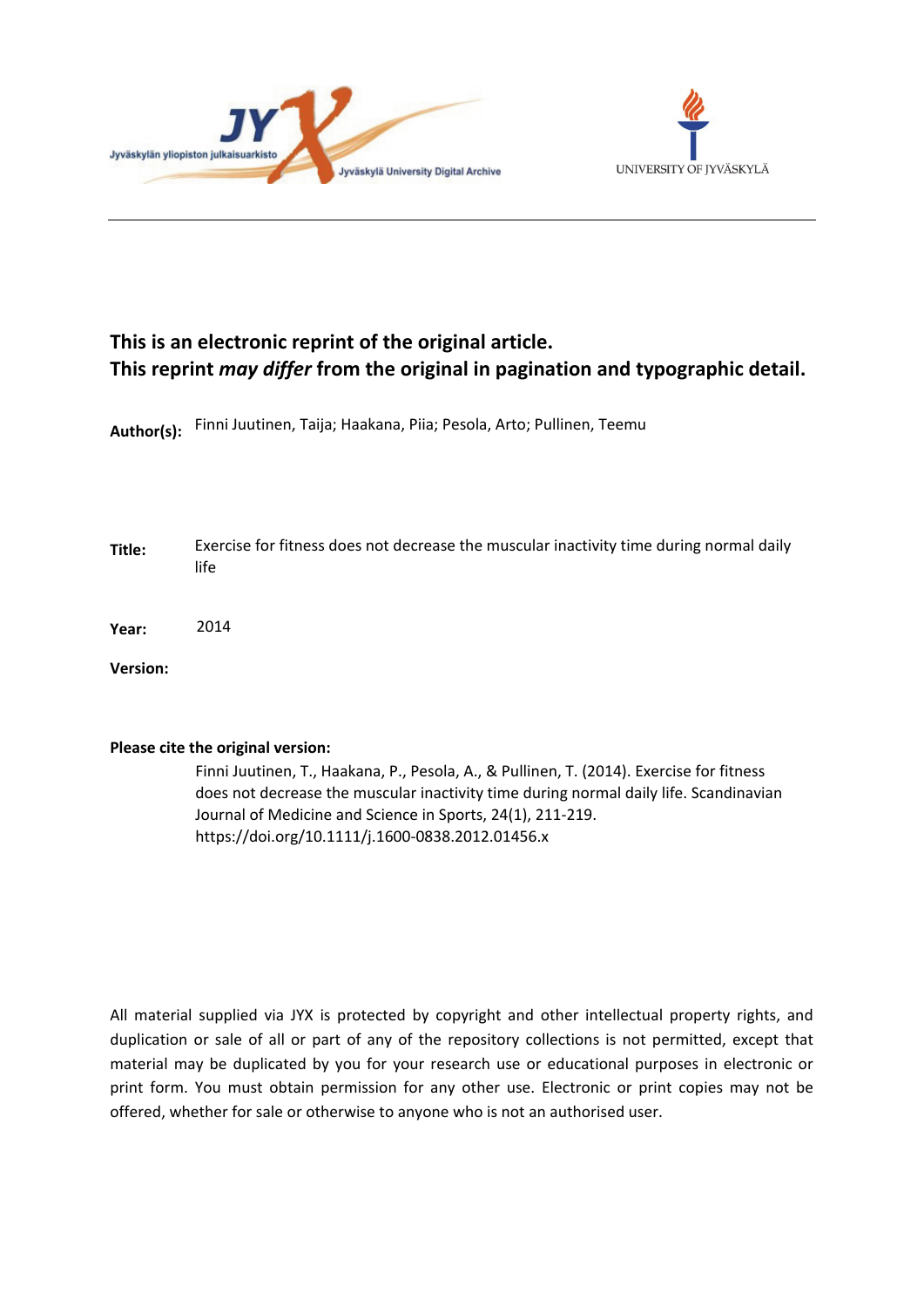#### **Submission to Scand J Med Sci Sports**

## **Exercise for fitness does not decrease the muscular inactivity time during normal daily life**

T. Finni, P. Haakana, A. J. Pesola, T. Pullinen

Neuromuscular Research Center, Department of Biology of Physical Activity, University of Jyväskylä, Finland

Corresponding author: Prof. Taija Finni, Ph.D. Department of Biology of Physical Activity University of Jyväskylä PO Box 35 40014 University of Jyväskylä Finland Phone: +358-40-556 6582 Fax:+358-14-260 2071 E-mail: taija.finni@jyu.fi

Running head: Inactivity time is independent of exercise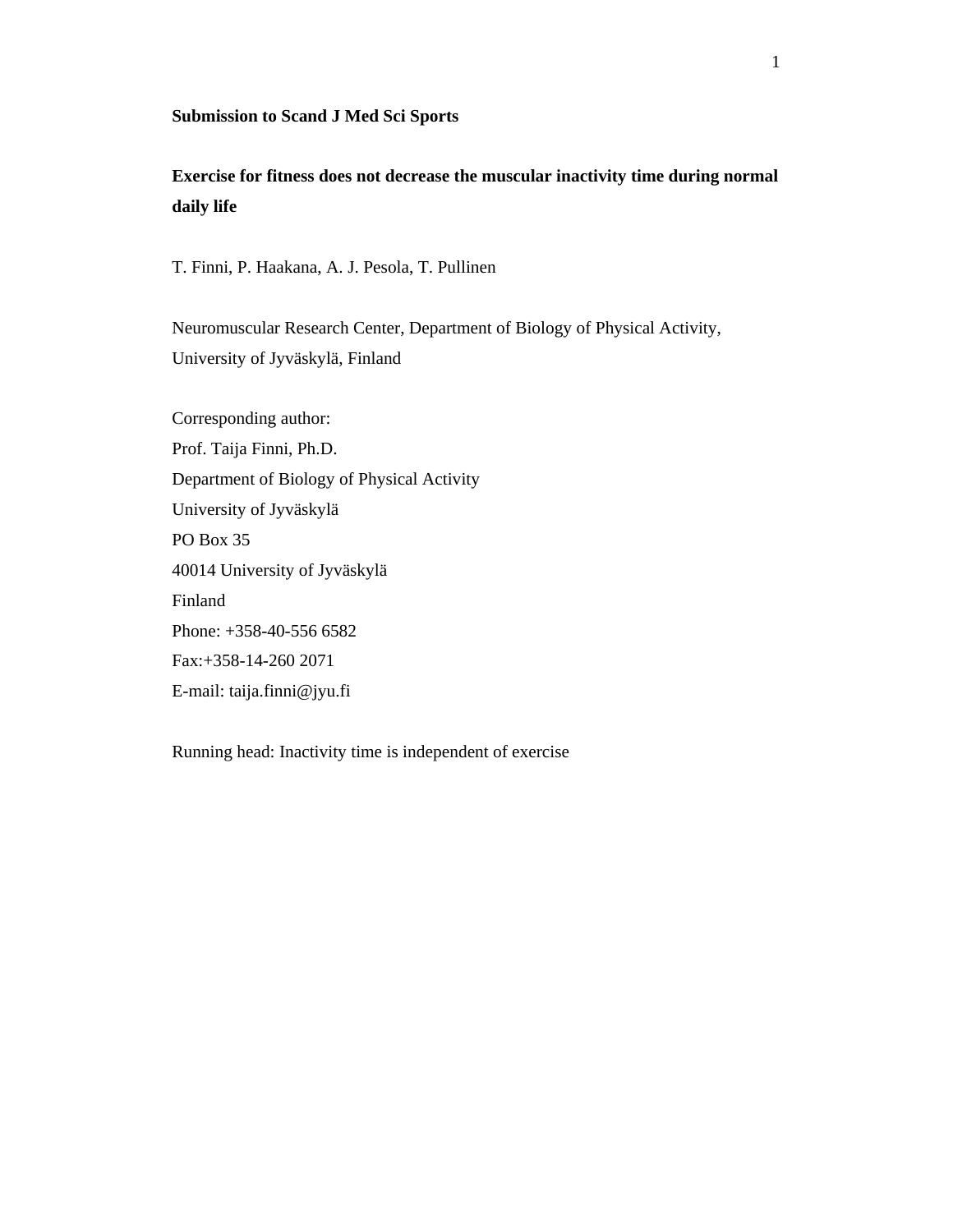#### **Abstract (200)**

The time spent in sedentary behaviors has been shown to be independent of exercise in epidemiological studies. We examined within an individual whether exercise alters the time of muscular inactivity within his/her normal daily life. Quadriceps and hamstring muscle EMG activities and heart rate were measured during 1-6 days of normal daily living of ordinary people. Of 84 volunteers measured, 27 (15 men, 12 women,  $40.7\pm16.5$  years) fulfilled the criteria of having at least one day with and one day without exercise for fitness (total of 87 days analyzed,  $13.0 \pm 2.5$  h/day). Reported exercises varied from Nordic walking to strength training and ball games lasting 30-150 min (mean 83±30min). Exercise increased the time spent at moderateto-vigorous muscle activity (6 $\pm$ 4% to 9 $\pm$ 6%, p<0.01) and energy expenditure  $(13\pm22\% , p<0.05)$ . Muscular inactivity, defined individually below that measured during standing, comprised  $72\pm12\%$  of day without and  $68\pm13\%$  of day with exercise (n.s). Duration of exercise correlated positively to the increase in moderate-tovigorous muscle activity time  $(r=0.312, p<0.05)$  but not with inactivity time. In conclusion, exercise for fitness, regardless of its duration, does not decrease the inactivity time during normal daily life. This is possible by slight modifications in daily non-exercise activities.

**Key words**: sedentary, physical activity, muscle activity, energy expenditure, young, old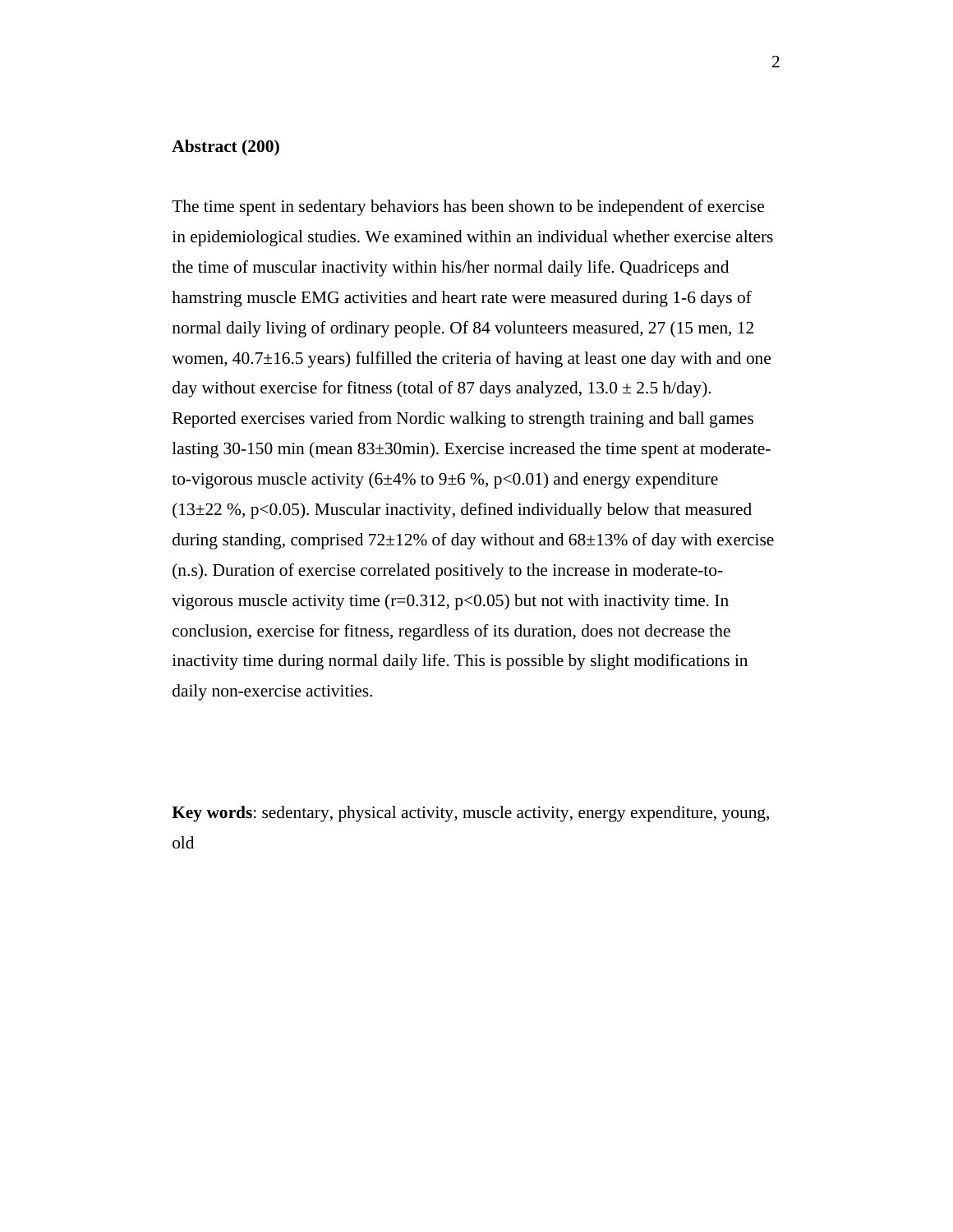## **Introduction**

The continuum between total inactivity and being continuously physically active contains several health-related nuances that have been vividly discussed in the scientific community (e.g. Powell et al., 2011; Thyfault & Krogh-Madsen, 2011; Katzmarzyk, 2010; Haskell et al., 2007)). The terms sedentary behavior, non-exercise activity, daily-life physical activity, leisure-time physical activity, physical exercise, exercise for fitness and sports are all included in this continuum. While the most significant effects on health are achieved by doing physical activity with high enough intensity (Haskell et al., 2007), it is now recognized that any activity that decreases inactivity time may benefit health. Indeed, recent reports show compelling evidence that even non-exercise-type activities play an important role in maintaining metabolic health (Olsen et al., 2008; Krogh-Madsen et al., 2010; Stephens et al., 2011).

One reason why inactivity and non-exercise activity have gained growing attention is because the proportion of time spent doing purposeful exercises usually consists of only a fraction of day leaving much time for sedentary activities (Hamilton et al., 2007). Objectively measured physical activity data shows that people spend on an average 7.7 h or 8.1 h/day in sedentary behavior in US or Australia, respectively (Matthews et al., 2008; Healy et al., 2008).

Biological, psychological, social and environmental factors that specify the physical activity behavior may affect sedentary time and exercise time independently, or dependently. Epidemiological studies based on questionnaires have (Dunstan et al., 2010 ; Sugiyama et al., 2008 ; Salmon et al., 2000; Hu et al., 2003) or have not found associations between sedentary behavior and physical activity (Clark et al., 2010; Burton et al., 2011). While these studies are based on large populations in a crosssectional manner, it is not known how the sedentary behavior varies between days with and without physical exercise within an individual. The present study examined whether a purposeful physical activity i.e. exercise for fitness alters the time spent in sedentary behavior using objective measure of quadriceps and hamstring muscle electromyographic (EMG) activity. We used the intuitive hypothesis that exercise would increase the time spent in moderate-to-vigorous intensity and decrease the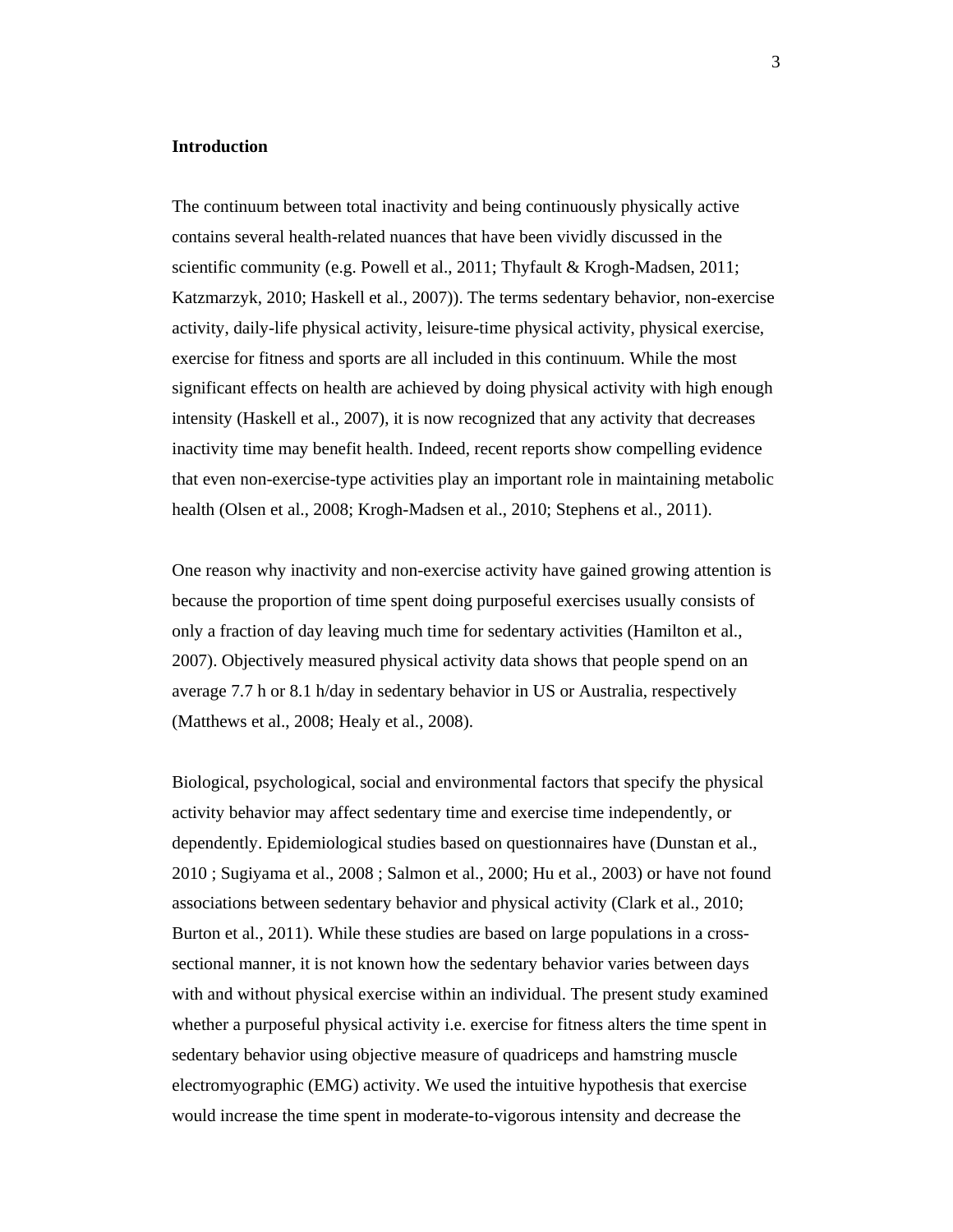muscle inactivity time. Because the muscle activity provides an accurate but local measure of activity and inactivity, we also used heart rate-derived energy expenditure analysis to examine whether the systemic response to exercise yields a similar result.

#### **Materials and methods**

This study was part of a project "*Muscle loading during physical activity and normal daily life: correlates with health and well being (EMG 24)*" that uses novel textile EMG electrodes embedded into shorts (Finni et al., 2007) in assessing physical activity and detailed inactivity parameters in free living individuals. In the project, over 100 healthy volunteers with an age range from 20 to 76 years old have been measured both in controlled laboratory conditions and during 1-6 days of their normal daily life (Project web-site). The study was approved by the ethics committee of the University of Jyväskylä and the subjects signed an informed consent prior to any measurements.

#### **Subjects**

Subjects were recruited by advertisements distributed to public places and different workplaces. We received a total of 245 contacts from volunteers of which 122 meeting the inclusion criteria of being healthy with ability to independently perform daily tasks were measured. Exclusion criteria were major illness such as cancer or other chronic condition such as diabetes or cardiovascular disease, or acute trauma and body mass index over 35. Sufficient data with good quality was obtained from 84 subjects of whom 27 (15 men, 12 women) fulfilled the criteria of having at least one day with and one day without exercise for fitness during the days of physical activity measurement. Characteristics of these subjects are shown in table 1.

#### **Study protocol**

The protocol included assessments in the laboratory and physical activity measurements during normal daily life in the normal living environment of each individual. In laboratory, anthropometrics, questionnaires of physical activity and medical history were collected and subjects over 40 yrs. were screened by a medical doctor. Further, the subjects performed the following tasks while heart rate (HR) and quadriceps and hamstring muscle EMG were measured: lying down quietly, sitting,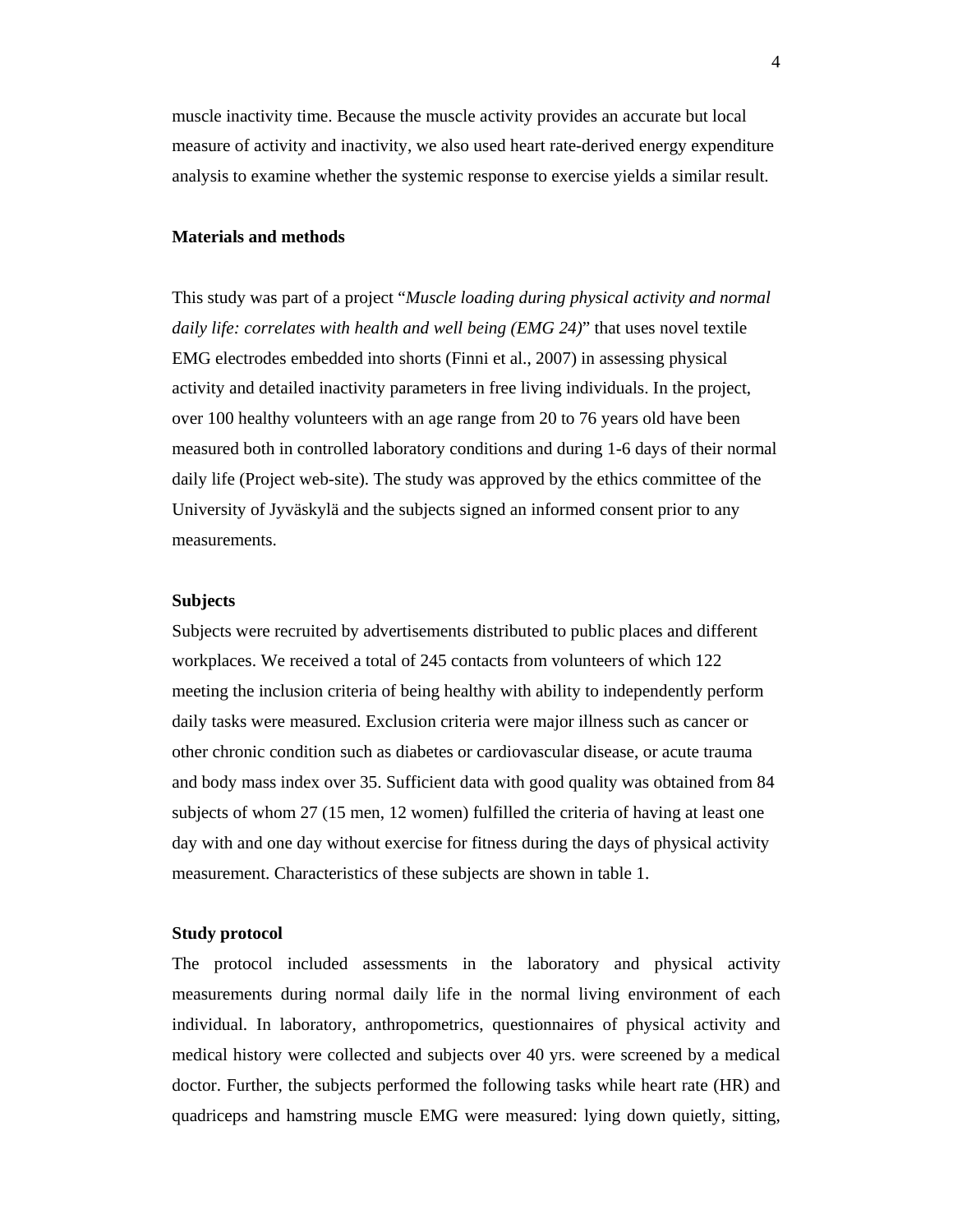standing, squatting and stair negotiation. Maximal isometric voluntary contraction (MVC) of knee extensors and flexors with knee joint angle of  $140^{\circ}$  (David 200, David Health Solutions, Finland) were measured and the best trial of three attempts was further analyzed.

On another day the subjects performed a special treadmill test with 3 minute steps. All subjects started the test by walking at 4, 5, 6 and 7 km/h. The 5 km/h load was performed both at level and with  $4^{\circ}$  decline and incline. From this onwards, subjects who were under age of 29 years and also older subjects who were accustomed to run, performed one running load (10 km<sup>\*h<sup>-1</sup> for females and 12 km<sup>\*h<sup>-1</sup> for males). The</sup></sup> next step for all participants was walking 5 km<sup>\*h<sup>-1</sup> with 8 $\degree$  ascent. After walking for 3</sup> minutes with this load it was estimated, how close the participants were to their maximal oxygen consumption  $(VO_{2peak})$ . If two out of three of the following criteria were fulfilled participants continued with the same load until exhaustion: 1)  $VO<sub>2peak</sub>$ over 85 % of estimated maximum, 2) heart rate over 90 % of estimated maximum, 3) Borg rating of perceived excretion over 16. If two out of three criteria were not fulfilled, participants continued the test by walking  $7 \text{ km}^* \text{h}^{-1}$  with  $10^{\circ}$  ascent until exhaustion. This special protocol provided a possibility to measure heart rate (HR) and EMG in conditions that can occur during normal daily life (walking in different terrains) and was also used to validate the activity measures against energy expenditure (Tikkanen et al., 2010).

The physical activity measurements during normal daily life were performed either after the laboratory assessments or on a separate day but not after the treadmill test. On each measurement day, the subjects came in the morning to the laboratory where the HR and EMG recording devices were put on and set to record. Then they left for their normal living environments with instruction to live normal daily life as usual. To control the reliability of the EMG signal, the subjects were asked to perform reference tests containing lying down, standing and squatting. The tasks were practiced in the laboratory and specific instructions were given for squatting to be repeatable. The subjects were told to remove the equipment when taking a shower or swimming, or before bedtime at the latest.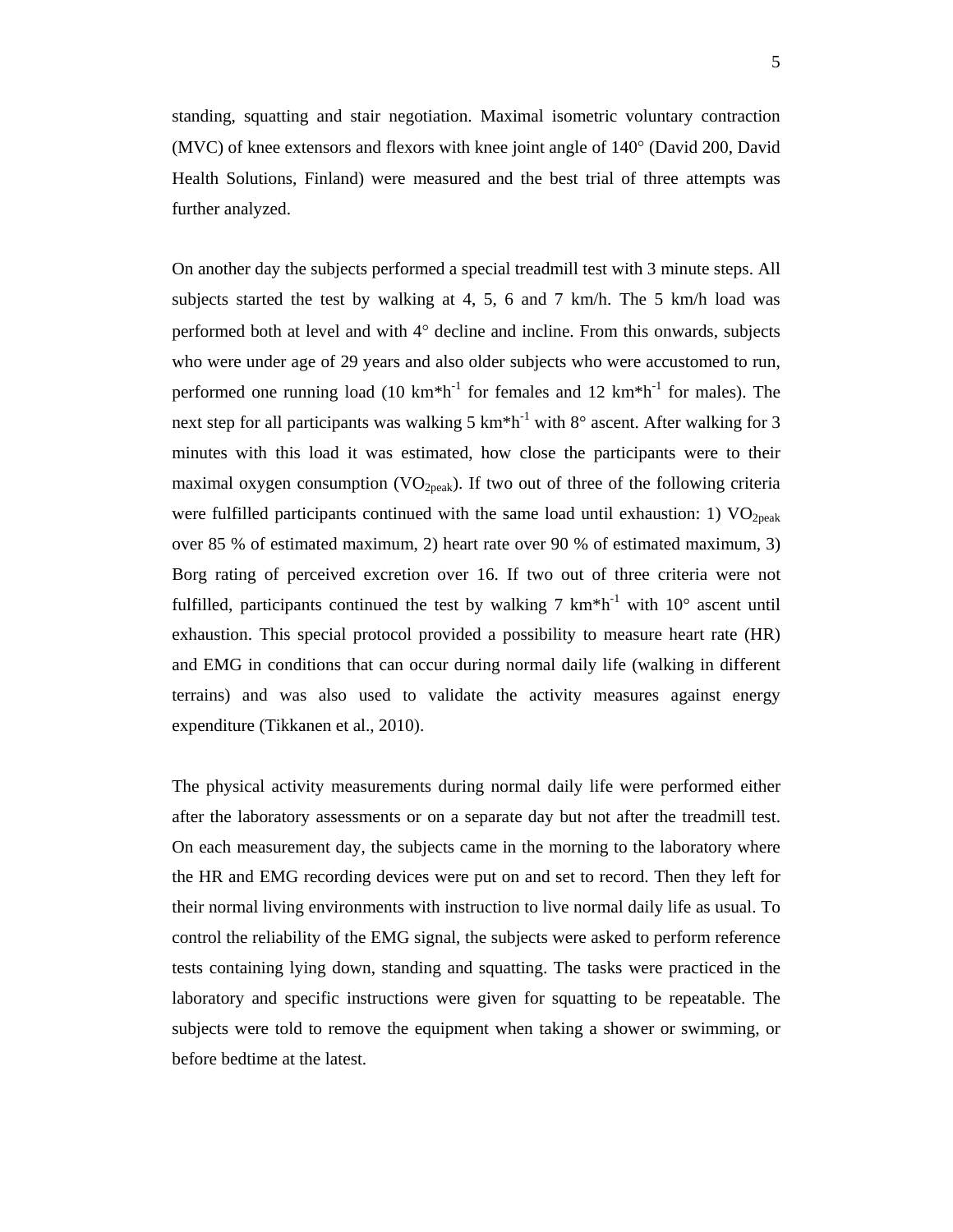During the days of physical activity recordings, the subjects marked down in  $\frac{1}{2}$  hour blocks the activities that they had performed, including sitting, standing, walking, bicycling and exercise for fitness, if any.

From the 27 subjects, total of 87 days were measured of which 10 were weekend days. There were 43 days without and 44 days with exercise for fitness. When more than one sedentary day (range: 1-4 days) or day with exercise for fitness (range: 1-4 days) was recorded, the days were averaged, respectively. See table 1 for the mean number of days analyzed. The mean recording time for day with  $(13.4 \pm 2.8 \text{ h})$  and without exercise (12.5  $\pm$  2.0) did not differ significantly.

#### **Data assessment**

In the laboratory, body weight and height were measured. Physical activity history was assessed using a 12-month questionnaire from where the activity levels as METh/week were calculated (Lakka and Salonen, 1997; Finni et al., 2009).

Blue Sensor electrodes (size L, Ambu, Denmark) were placed over right upper chest and left lower chest for recording of ECG signal (Alive technologies, Gold Coast, Australia). The ECG signal was stored into SD card that was attached to the waist of the subjects. During the treadmill test respiratory gases were analyzed using OxygonPro (VIASYS Healthcare Gmbh, Hoechberg, Germany).

Shorts measuring muscle activity from right and left quadriceps and hamstring muscle groups (Myontec Ltd, Kuopio and Suunto Ltd, Helsinki, Finland) were then put on. Size of the shorts (XS-L) was chosen to be tightly fitted to the individual to ensure proper skin contact during the entire day. The detailed description of the shorts with textile electrodes used in the present study has been reported previously (Finni et al., 2007). Large textile electrodes, consisting of conductive yarns with silver fibers, located obliquely over the quadriceps  $(2.5 \times 9.5 - 14 \text{ cm})$  and hamstrings muscles (1.5)  $\times$  7.5 – 8 cm) and ground electrodes (2  $\times$  29 – 33 cm) located vertically on the lateral sides of the shorts over the iliotibial band. The large area of the electrodes provided a global measure of muscle activity from the four main locomotor muscle groups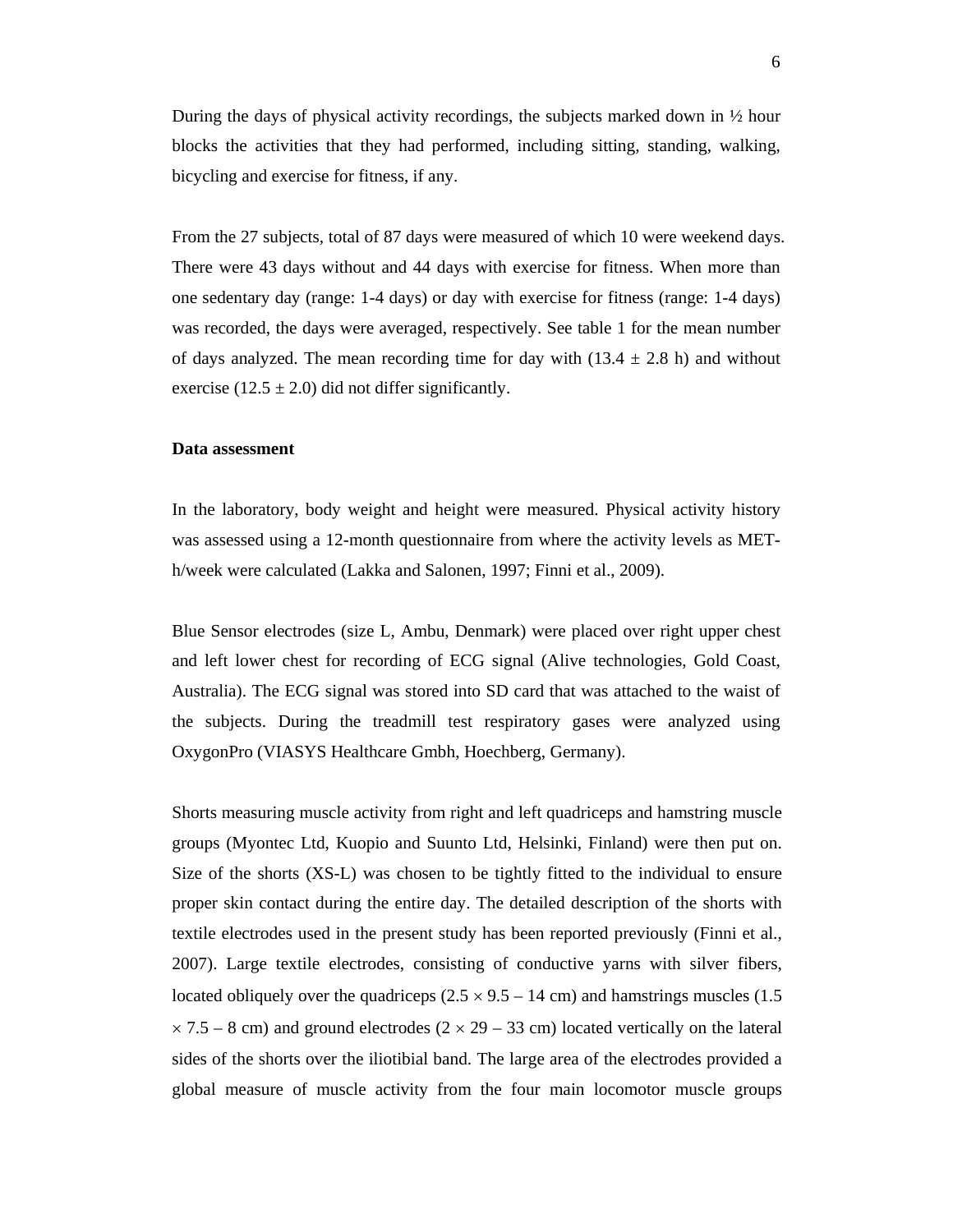providing rectified averaged EMG comparable to typical bipolar electrodes as validated previously (Finni et al., 2007). The EMG signal from the electrodes was stored into a 52 g module located in waistline. Conductivity enhancing gel (Redux Electrolyte Crème, Parker Laboratories Inc., USA) was applied onto the electrode contact areas but the skin was not prepared in any other way. After every measurement day the shorts were washed either by hand or in the washing machine.

#### **Signal processing**

**EMG.** The recording module included signal amplifier, microprocessor, memory and PC interface. Raw EMG signal was recorded with 1000 Hz sampling rate and band pass filtered with 50 – 200 Hz (-3dB). After the raw data was rectified and averaged over 100 ms non-overlapping periods it was stored into the module. This procedure allowed recording periods of over 12-hours.

The entire EMG data was first visually assessed and corrected for artifacts. The activity diaries and aEMG values during MVC ( $EMG<sub>MVC</sub>$ , see below) were compared to the signal and if non-physiological signals  $(\gg 100\% \text{ EMG}_{\text{MVC}})$  were observed the data was operated with four possible options: 1) brief artifacts that were most likely caused by electrical interference were replaced with interpolation technique from values prior to and after the artifact, 2) if artifact occurred during obvious bilateral movement (i.e. walking), the artifact was corrected by copying the data from bilateral channel, 3) in case the artifact was longer than 30 min, the signal was removed from that particular channel, thus the recording time can vary between the four channels, 4) in case the signal was consistently abnormal or showed a systematic increase or decrease  $(>1\%$  EMG<sub>MVC</sub>) the particular channel was removed from the analysis.

In addition to artefact removal, continuous baseline shifts were corrected for. The signal baseline was determined as the lowest value in a moving 5 min window which was then subtracted from the data point preceding the 5 minute window. The 5 min window was found to be the best to correct for minor baseline fluctuations without distorting the physiological signal.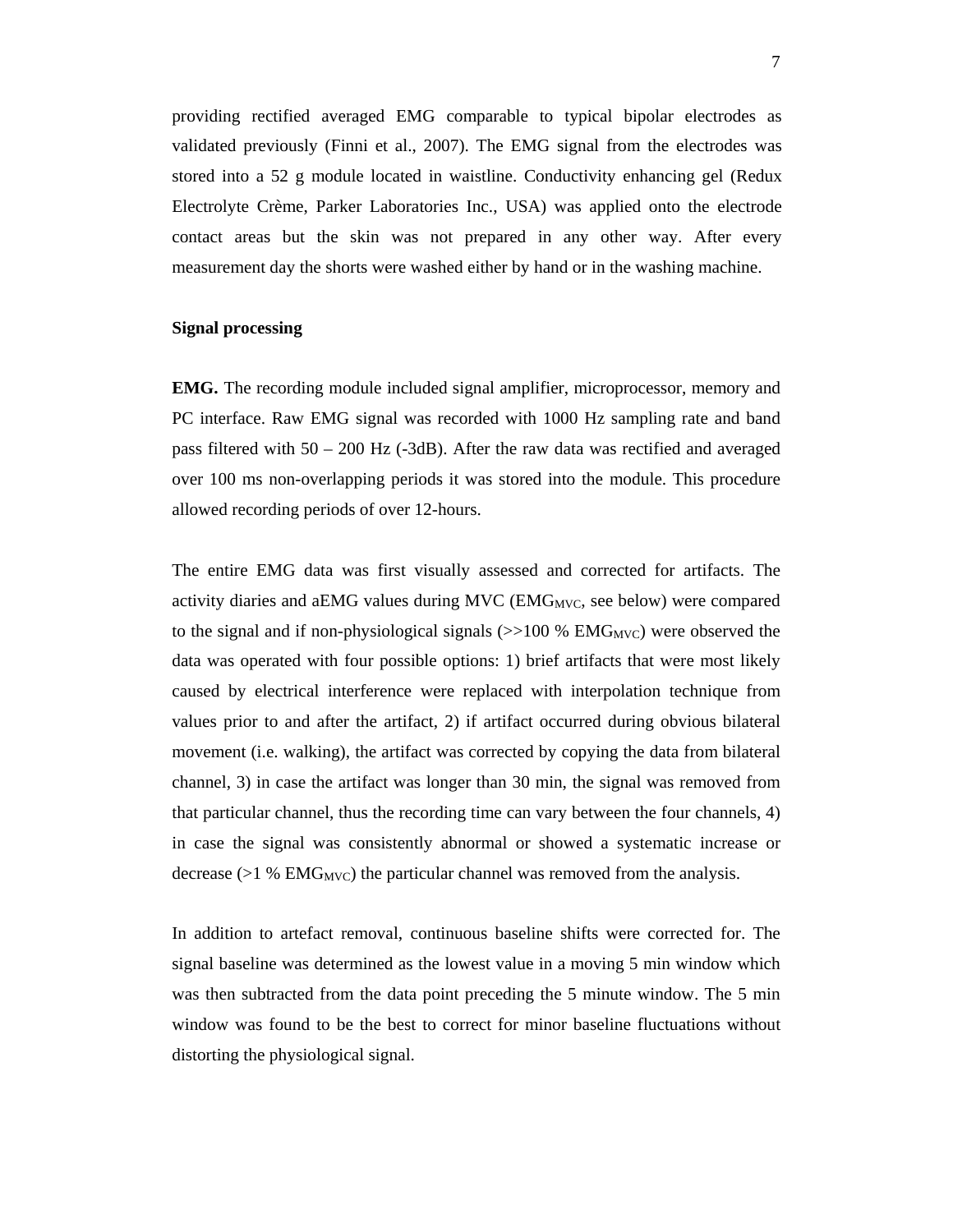Maximal EMG values ( $EMG_{MVC}$ ) were taken as an average from a 1 s period from the middle of MVC where the signal was most consistent. The EMG signal from each four muscles (right quadriceps, right hamstring, left quadriceps, left hamstring) was normalized to the  $EMG_{MVC}$  values that are presented in the results as %  $EMG_{MVC}$ . From the tasks performed in the laboratory, the average EMG values during standing were analyzed from 1 s period. The threshold for inactivity was set to be 90% of standing activity of each individual and each muscle group separately.

The EMG data was run through a custom made Matlab script (MatLab, MathWorks, Massachusetts) where the EMG data was first normalized to  $EMG<sub>MVC</sub>$  channel by channel. Then the time spent at different levels of  $EMG<sub>MVC</sub>$  was calculated after which the values from four muscles were averaged. For this study we chose three categories of activity based on the treadmill test and physical activity measurements: 1) inactivity corresponded to activity below standing as explained above, 2) activities below 10 %  $EMG<sub>MVC</sub>$  representing non-exercise activities such as normal walking and 3) activities above 10 %  $EMG<sub>MVC</sub>$  representing moderate-to-vigorous activities such as fast walking and running. It should be noted that some daily activities typically categorized as non-exercise activity produced EMG activities greater than 10%  $EMG<sub>MVC</sub>$ . Examples of such activities were squatting to pick something from the floor and stair negotiation.

Day-to-day repeatability of the EMG data was assessed using the reference tests from 20 subjects during two days. The reference test consisted of lying down quietly for 15 s, standing quietly for 15 s and remaining in half-squat position for 15 s. From each task average EMG values from 10 s period were analyzed. The mean intraclass correlation of all four channels was  $0.80 \pm 0.37$  in lying down,  $0.97 \pm 0.03$  during standing and  $0.90 \pm 0.07$  during half-squat.

**Heart rate.** The ECG heart rate signals were first converted to standard data format files containing the heart rate information as times between the consecutive R-R intervals and then imported into Hyvinvointianalyysi software (Firstbeat Technologies Ltd, Jyväskylä, Finland) for analysis. The measured individual  $VO<sub>2peak</sub>$  and corresponding maximal HR values were fed into the software that has been validated to estimate  $VO<sub>2</sub>$  based on HR using neural network model that can also distinguish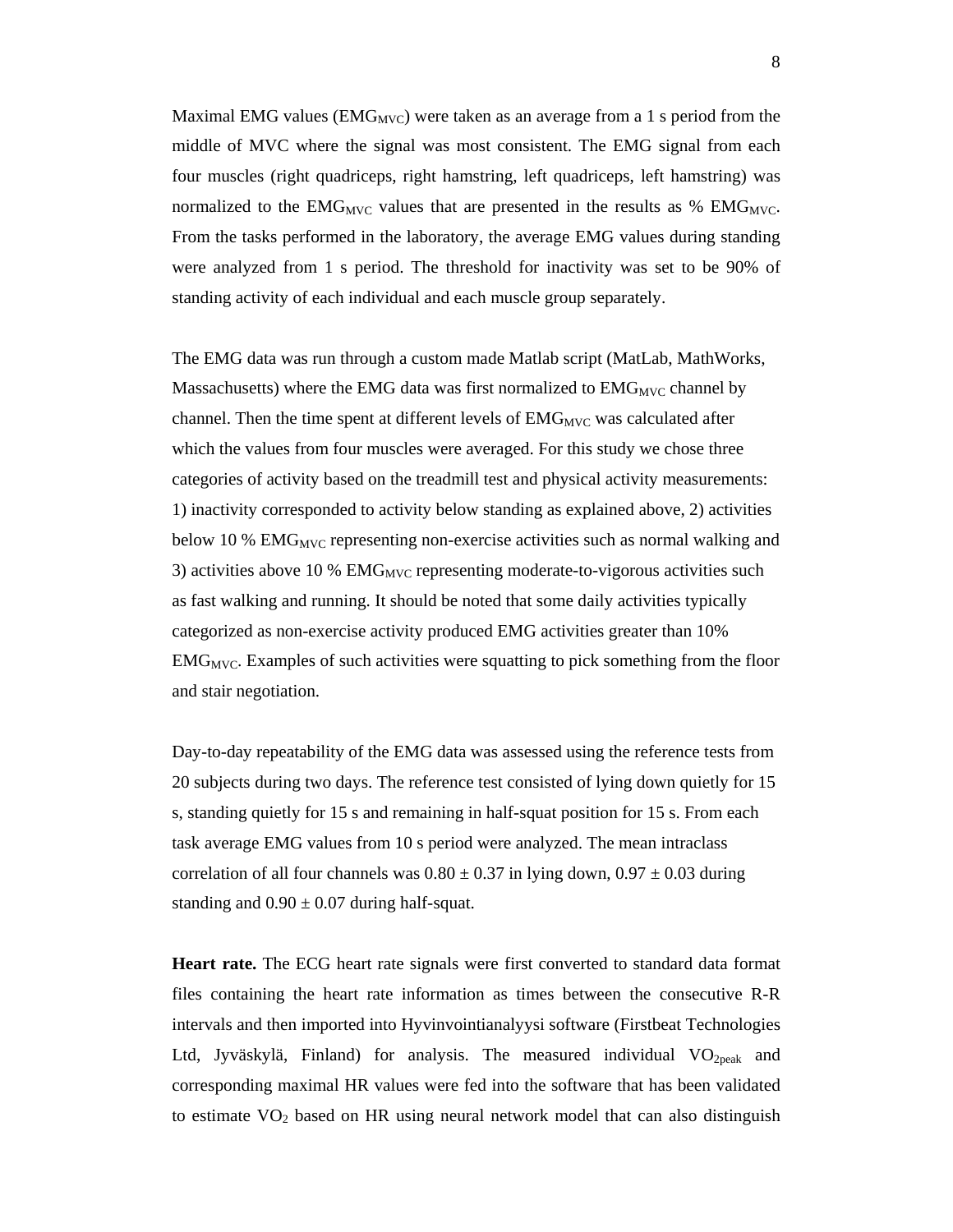metabolic and non-metabolic changes in heart rate (White paper by Firstbeat Technologies) but it should also be remembered that there are many other factors instead of energy demand regulating HR at close to resting levels and at low nonexercise activity level.

After artifact removal the mean recording time for HR signal was  $11.3 \pm 1.9$  h. The mean HR values and corresponding  $VO_2$  values as % $VO_{2peak}$  from different tasks were calculated.

The effect of exercise for fitness on daily energy expenditure was assessed by categorizing inactivity as energy expenditure less than 4 ml/min/kg and further separating the time spent at different levels of energy expenditure (expressed as % $VO<sub>2peak</sub>$ ). The levels higher than 50% $VO<sub>2peak</sub>$  were pooled, since they comprise only a fraction of the day (see Fig. 2). In addition, data between inactivity and  $40\%$  VO<sub>2peak</sub> corresponding approximately to the category of non-exercise intensity (activities below walking at 7 km/h) (see Fig. 1) and data over  $40\% \text{VO}_{2\text{peak}}$ corresponding to moderate-to-vigorous intensity were pooled for presentation in the table-format. The total daily energy expenditure (EE) was calculated as a sum of the instantaneous values and the difference in EE was calculated for each individual as follows: (mean EE during days with exercise – mean EE during days without exercise)/ mean EE during days without exercise.

#### **Statistics**

Normality of the data was tested with Saphiro-Wilk after which non-parametric tests were chosen. Variables are described as mean ± standard deviation (SD). Differences between active and passive days were compared with Wilcoxon Signed Rank test and differences between genders and age groups with Mann-Whitney U test. The age groups were divided into young and older that contained two lower tertiles and the upper tertile based on the subjects' age, respectively. Spearman's rho was used to calculate correlation coefficient between the reported time of exercise for fitness and the difference in the time spent at a given category of muscle activity. This difference in the time spent at a given category of muscle activity was calculated by subtracting the mean of days without exercise from the day with exercise. Level of significance was set to  $p<0.05$ .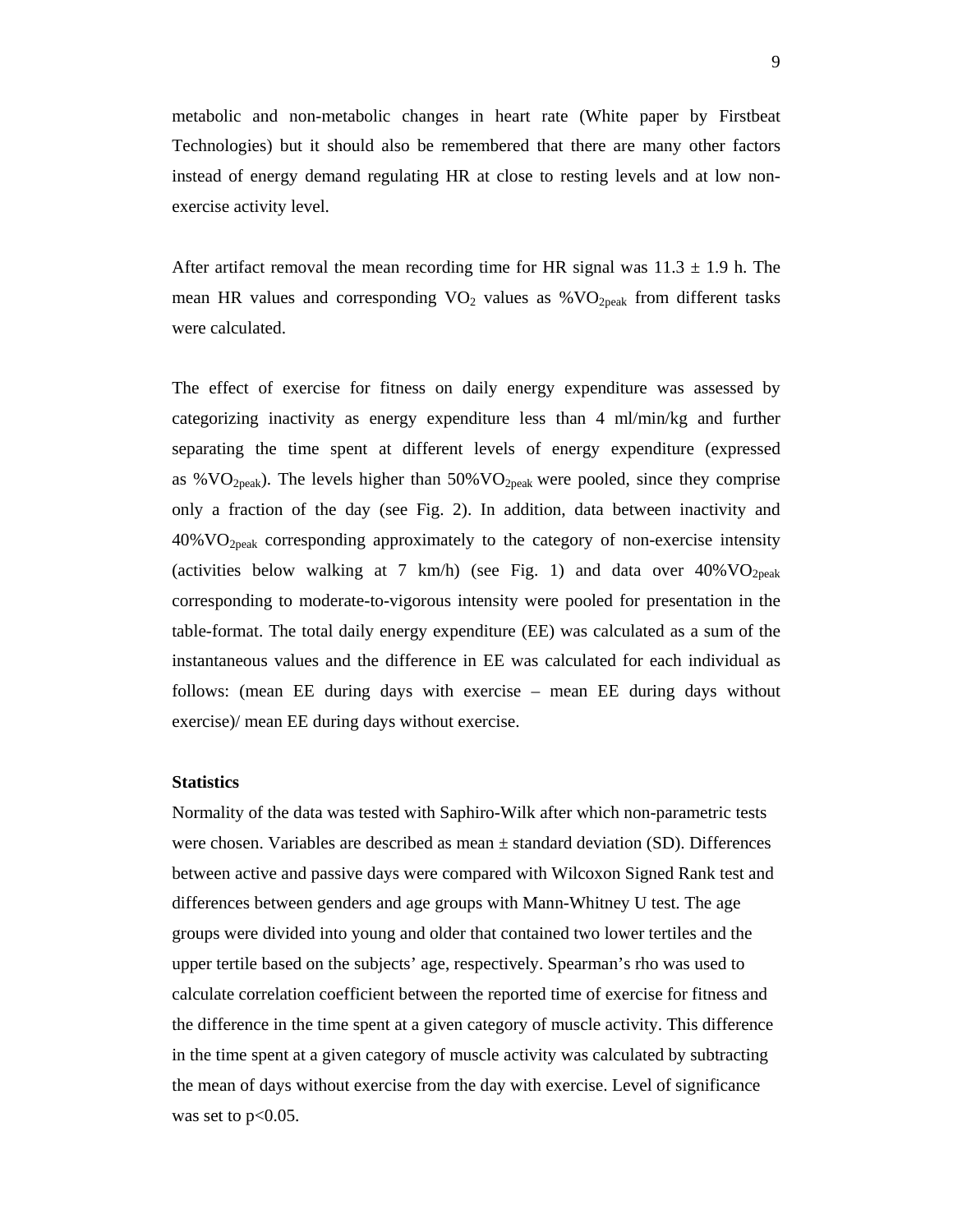#### **Results**

The exercises the subjects performed within their normal daily life contained strength training (12 times reported), ball games (6), dancing/aerobic (5), cycling (5), crosscountry skiing (4), and others such as Nordic walking, running, kayaking and skating (14). Of these, the older group reported strength training (4), cycling (3), Nordic walking (2), ball games (2) and other exercises (6). Some subjects reported more than one type of exercise for fitness in a day. The duration of the exercises varied from 30 to 150 min.

**Muscle activity and inactivity times**. For the entire group, muscle inactivity time or time for non-exercise activity did not differ between the days with and without exercise for fitness but the time spent at moderate-to-vigorous intensity increased slightly on a day with exercise  $(p<0.01)$  (Fig. 2). Both young and older had significantly more moderate-to-vigorous muscle activity on the day with than without exercise for fitness (Table 2). In terms of muscle activity, moderate-to-vigorous activity included activities such as fast walking, running and stair ascend (Fig. 1). The only difference between the age groups was found on a day without exercise where the younger spent more time  $(p<0.05)$  at non-exercise intensity than the older.

Men and women did not differ in times spent in any activity category. However, muscle activity measures showed that the time of moderate-to-vigorous activity was increased by exercise in women while in men the increase did not reach statistical significance (Table 2).

The duration of exercise did not have significant association with the difference in inactivity time between the day with and without exercise ( $r=-0.15$ ,  $p=0.32$ ). The difference in the time spent at moderate-to-vigorous activities between the days with and without exercise had a weak correlation to the time of exercise  $(r=0.312, p<0.05)$ and the correlation increased when the type of exercise (endurance, strength or other type) was controlled for  $(r=0.430, p<0.01)$ .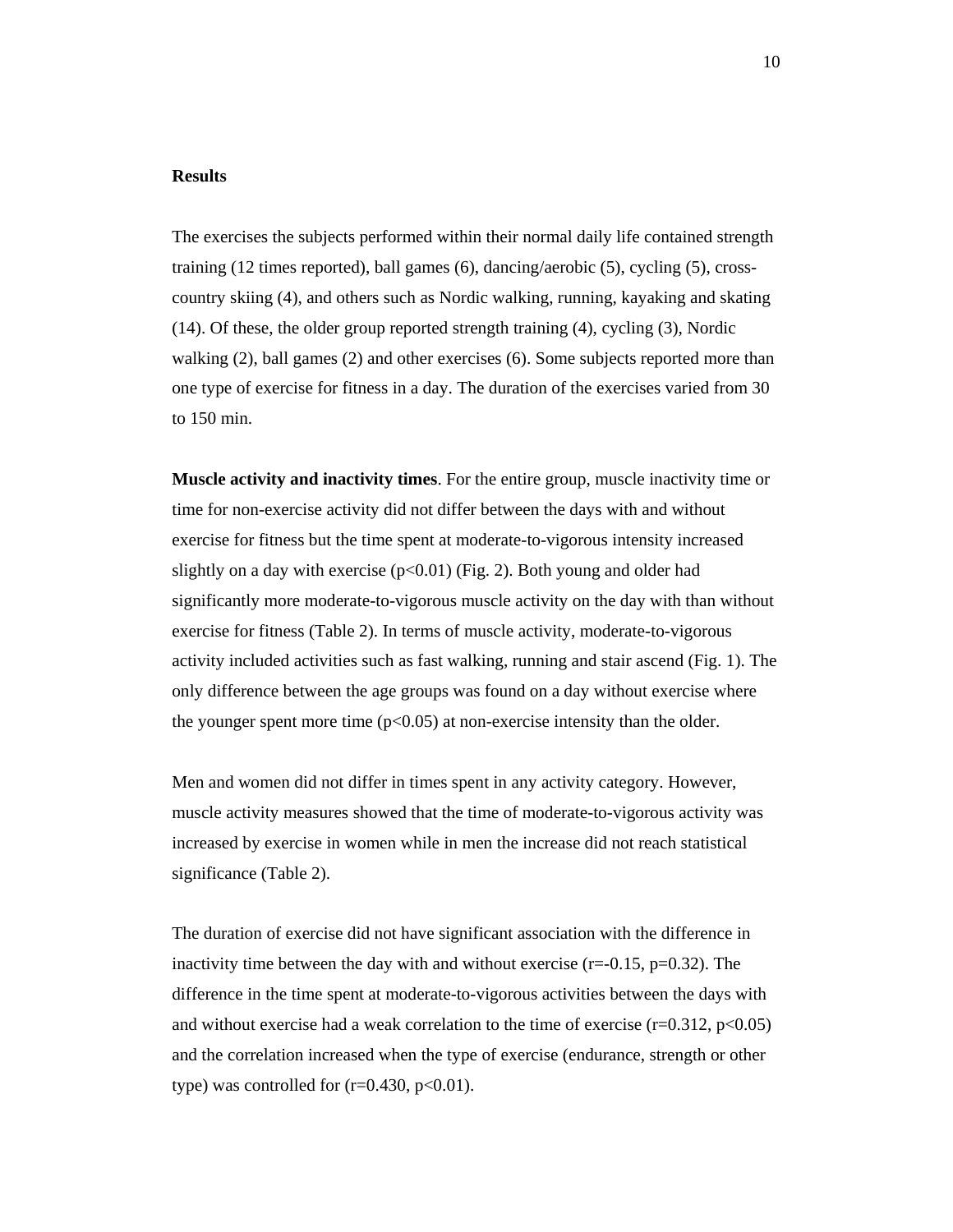**Heart rate-derived energy expenditure**. Figure 1 shows that the muscle inactivity threshold as expressed in heart rate and relative oxygen consumption was between 60- 80 bpm and approximately  $10\%$  VO<sub>2peak</sub>, respectively. The threshold selected for moderate-to-vigorous activity corresponded to  $111\pm11$  bpm and 40 % VO<sub>2peak</sub> (Fig.1).

In terms of energy expenditure the inactivity time was unchanged due to exercise but small increase ( $p<0.05$ ) was observed at levels higher than 40 %  $VO_{2peak}$  (Fig. 2). This increase was significant only for the entire group and for men (Table 3). Table 3 also shows that the older subjects spent less time  $(p<0.001)$  below inactivity threshold and more time  $(p<0.001)$  at non-exercise intensity than the younger.

The mean recording time for HR signal was  $11.5 \pm 1.8$  h during the day with and  $11.0 \pm 2.0$  h without exercise without difference between the days. The total daily energy expenditure was  $13 \pm 22$  % (range: -27 – 58 %) greater on a day with than in a day without exercise ( $p<0.05$ ). This difference in energy expenditure between the days correlated with the duration of the exercise ( $r=0.609$ ,  $p<0.001$ ).

#### **Discussion**

In normal daily life each individual has his/her own physical activity continuum with days containing more sedentary activities and days with more physically demanding activities including purposeful physical activity. The present study compared the activity levels within individuals between days with and without exercise for fitness during normal daily life. Contrary to the hypothesis we found that exercise for fitness did not decrease the time of muscular inactivity and increased only 3% the time spent at moderate-to-vigorous intensity. Further, we found no association between the length of the exercise and difference in inactivity time between the days with and without exercise suggesting independency between muscle inactivity time and exercise duration.

In addition to the local measure of muscle activity, we estimated the daily energy expenditure based on heart rate in order to get an insight on the systemic effect of exercise. In general, the result was similar to the muscle activity measurements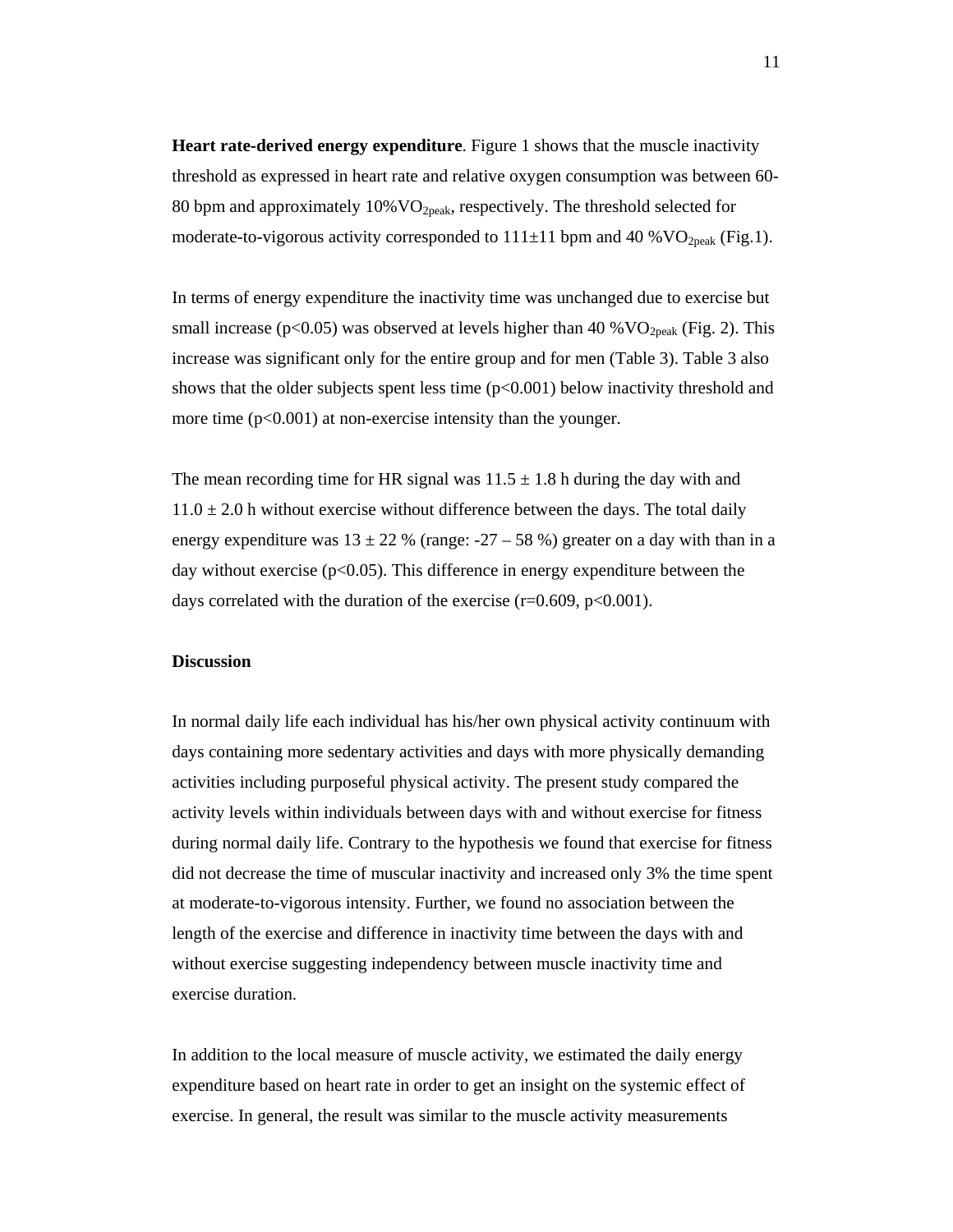confirming that exercise for fitness increases slightly the time spent at moderate-tovigorous intensity but does not alter the inactivity time.

Similar finding has been very recently reported using questionnaires to 11 000 Australians (Burton et al., 2011). Burton et al. (2011) showed that sedentary time is independent of almost any level of physical activity. Our objectively measured data from a small sample supports their view that the amount of sedentary behavior may not tell anything about more intense activities that the people may do. In comparison to the epidemiological studies the strength of the present study lies in the withinindividual setting where, for example, the genetic trends may not affect the outcome.

The independency of inactivity time on the time of exercise may be explained so that after moderate or vigorous exercises people need time to recover which may be done in sitting or lying down (Westerterp, 2001). Further, Hamilton et al. (2007) illustrated in their perspectives that the proportion of time spent in purposeful exercises usually consists of only a fraction of day  $-30$  to 150 minutes in the present study – and thus leaves much time for sedentary activities. Therefore, small increases in the amount of vigorous exercise are not reflected as systematic but random decreases in lighter or sedentary activities. In other words, people behave differently and substitute either lighter and/or sedentary activities when they exercise.

We found no differences in muscle inactivity time between men and women although women have been reported to take more steps during the day than men in Finland (Hirvensalo et al 2010). In accordance to the present findings, another 24-hour EMGstudy did not find differences between men and women (Klein et al., 2010). In general, there are reports showing gender differences in daily steps (McCormack et al., 2006) but the evidence is not systematic and may be affected with differences in work and leisure-time behaviors (see Burton et al., 2011). It should be noted that in the present study inactivity time accumulated during both work and leisure times.

Previous studies show that elderly perform daily activities such as stair negotiation closer to their maximal joint torque than young (Hortobagyi et al., 2003). In the present study, there were no major differences between the young and older in the times spent at any particular muscle activity level during normal daily life. In this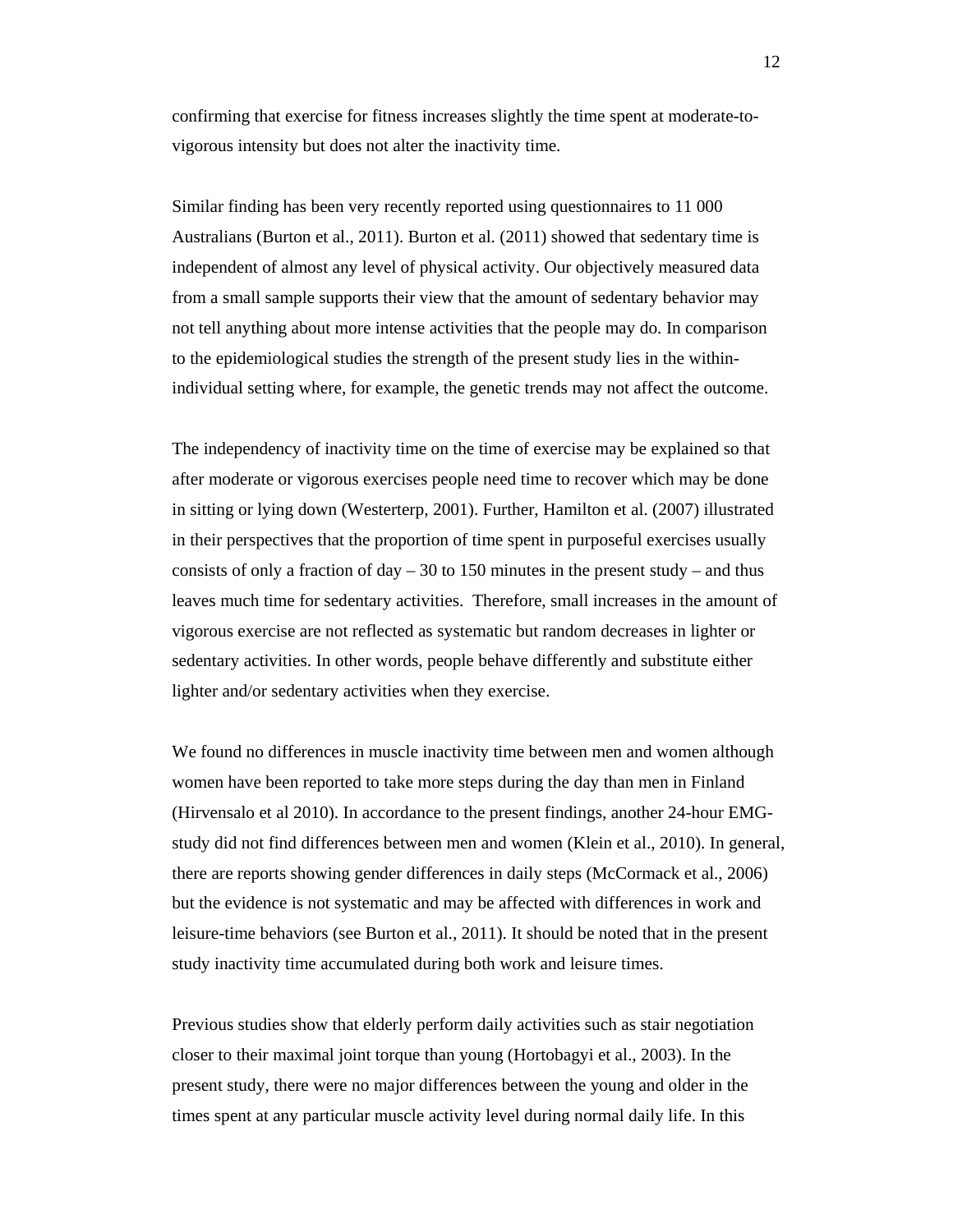context it is important to note that the normalization of EMG in the present study was done not only to the individual isometric maximum but also to the individual standing EMG activity. This was needed to achieve an accurate and functional representation of the inactivity time which would have been much affected if we had selected an absolute or relative threshold (Klein et al., 2010).

On the other hand, daily energy expenditure shows significant differences between the age groups in the inactivity and non-exercise activity categories (Table 3). Because of the lower  $VO<sub>2peak</sub>$ , these results underline the fact that elderly need to use a higher % VO2peak to achieve the same MET level as the younger individuals.

Previously it has been shown that the total daily energy expenditure (EE) increases due to training. This increase can be two-fold when taking into account the increased energy cost both during and after training (Westerterp, 1998; Van Etten et al., 1997). In the present study the increase in EE due to exercise for fitness was 13 % when compared to a day without exercise. Thus, although the inactivity time was unaltered, the slight increase in moderate-to-vigorous activity caused 13% increase in EE, which is an important message of this study. The result that the duration of exercise is positively associated with the difference in EE between the two days is very logical and was considered to validate the subjective reporting of the exercise durations.

The health effects of moderate-to-vigorous activity are well established (e.g. Haskell et al., 2009) while the inactivity physiology hypothesis still requires further research on the mechanisms and effects of inactivity on health (Hamilton et al., 2004). In the light of both bed-rest studies (Bergouignan et al., 2011) and emerging evidence showing that even short period of inactivity has adverse effects on metabolism (Stephens et al., 2011), the promotion of physical activity – regardless of the intensity level – is important. More evidence with precise tools such as presently used can provide (either positive or negative) evidence on inactivity and health related outcomes in the future.

#### *Methodological considerations*

It is important to note that we did not instruct the subjects in any way to perform physical exercises or to spent sedentary days, but to live their normal daily life. Thus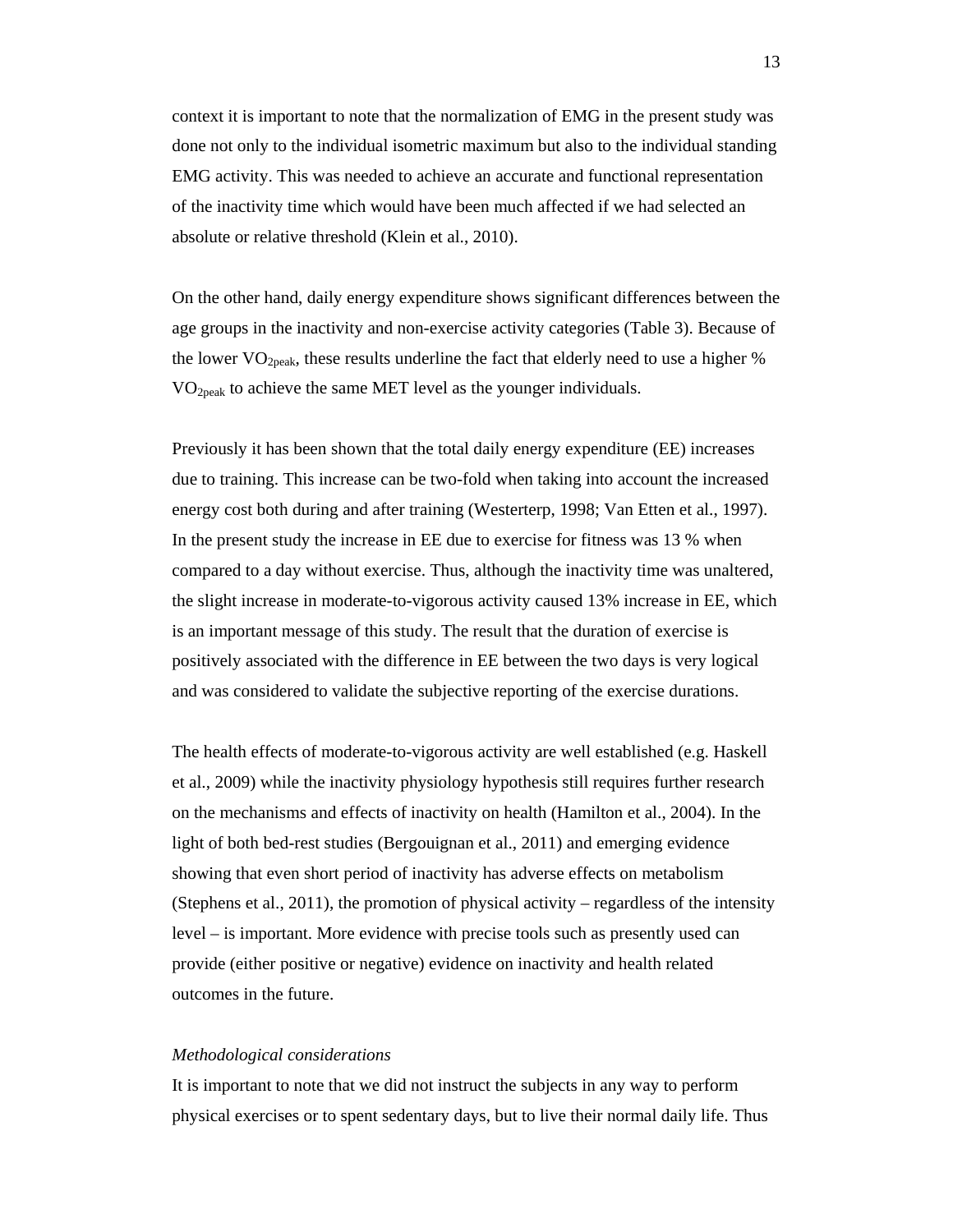the analysis was performed post hoc from a sample of 84 subjects of which the 27 had both sedentary days and days with exercise for fitness resulting in wide range of activities and duration of exercise. The large range of activities also reflects the fact that the subjects were measured during different seasons.

In this study the measurements were done mainly on weekdays and due to a small sample size it was not feasible to account for differences between week and weekend days or work and leisure. Although the present study involved both young and old subjects, the generalizability of the results remains limited due to the small and selected sample.

The muscle activity measurements present a novel avenue in physical activity measurements and few reports of daily EMG recordings have been reported in humans (Edgerton et al., 2001; Ochia & Cavanagh, 2007; Kern et al., 2001; Klein et al., 2010). EMG in normal laboratory conditions is often recorded using bipolar electrodes having relatively small detection area and interelectrode distance. These signals are typically used both for amplitude and frequency analysis while the present electrodes of very large size are not suitable for frequency analysis. However, due to their large area, the electrodes provide a global measure of muscle activity and are not sensitive to individual fiber recruitment/derecruitment. In studying physical activity behavior, the main interest is the amplitude of the signal (reflecting intensity of activity) and on the other hand the silence of the signal (reflecting inactivity). Previously, we showed that the amplitude of these electrodes provide is comparable to the typical bipolar electrodes with similar or even better reproducibility (Finni et al., 2007).

Determination of the silence of the signal – the inactivity - is very important in the present research. Besides signal processing, selection of threshold for inactivity is a crucial decision. In their EMG study with 10 individuals Klein et al. (2010) tested the effect of different thresholds (1-4 %  $EMG<sub>MVC</sub>$ ) on the total duration of the EMG. They found a curvilinear decrease in the daily duration of muscle activity when increasing the threshold. In the present study, after testing several different thresholds, we chose to use the individually determined threshold (0.9\*EMG during quiet standing) for more accurate and functional representation of inactivity time.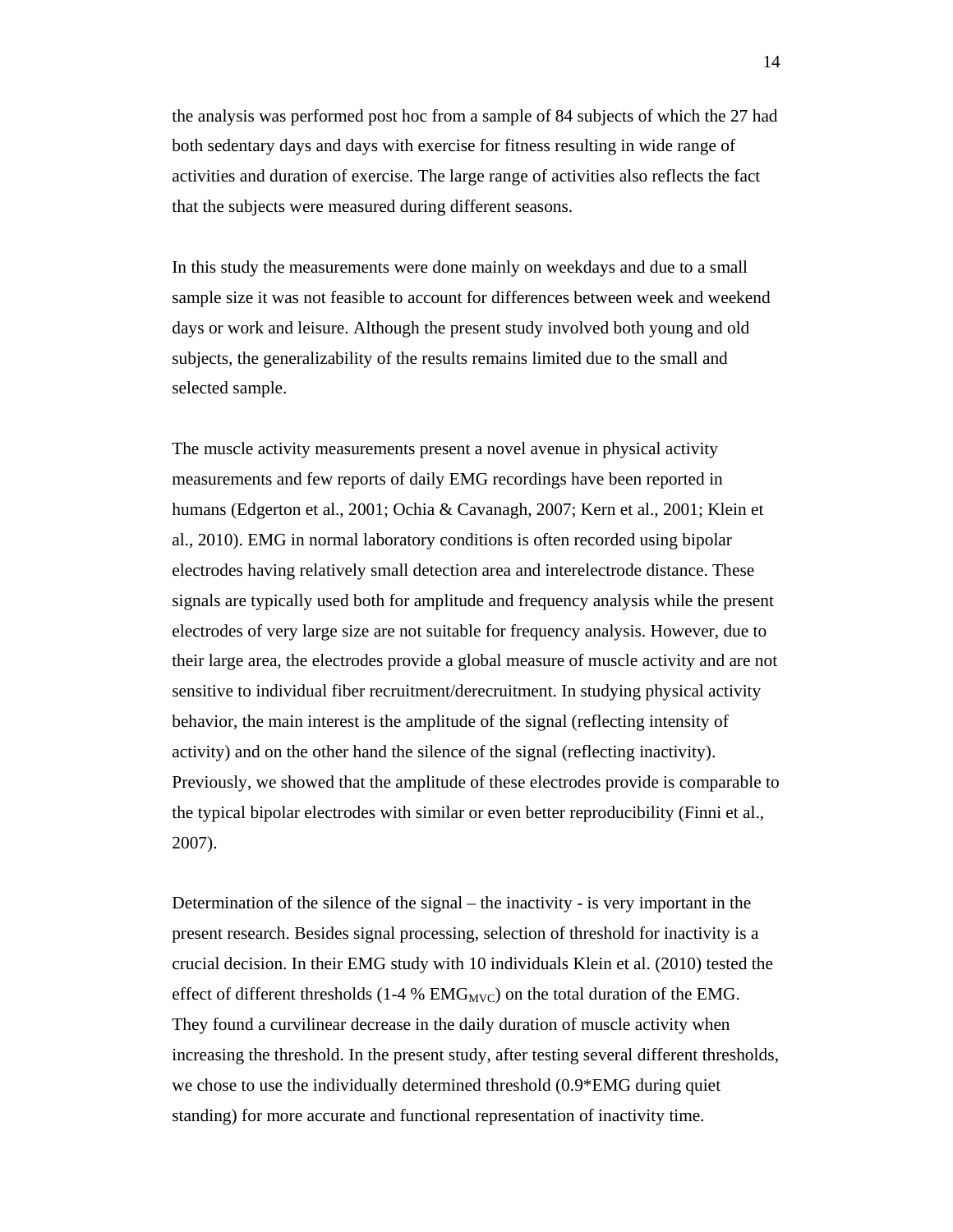## **Perspectives**

While moderate-to-vigorous exercise has important health benefits (Haskell et al., 2009), the independent nature of inactivity time, as evidenced both in epidemiological studies (Burton et al., 2011) and in the current within-individual study design, underlines the need for changes in our society's strive to motorize every action to minimize muscular work. While automatic doors and elevators are useful for disabled persons and the elderly, they are a health hazard for majority of the population. In the light of growing evidence, both purposeful exercises with high enough intensity and means to decrease inactivity time should be influenced by health promotion in parallel. Promoting light and socially engaging physical activities may attract also the "exercise-dislikers" to be more physically active.

### **Acknowledgements**

We thank Olli Tikkanen, Marco Petrin, Marko Havu, Pirkko Puttonen and Dr. Timo Rantalainen for their contribution in the data collection and analysis. Myontec Ltd and Suunto Ltd are acknowledged for their technical support. Funding for this project was received from Academy of Finland (#128643/Finni).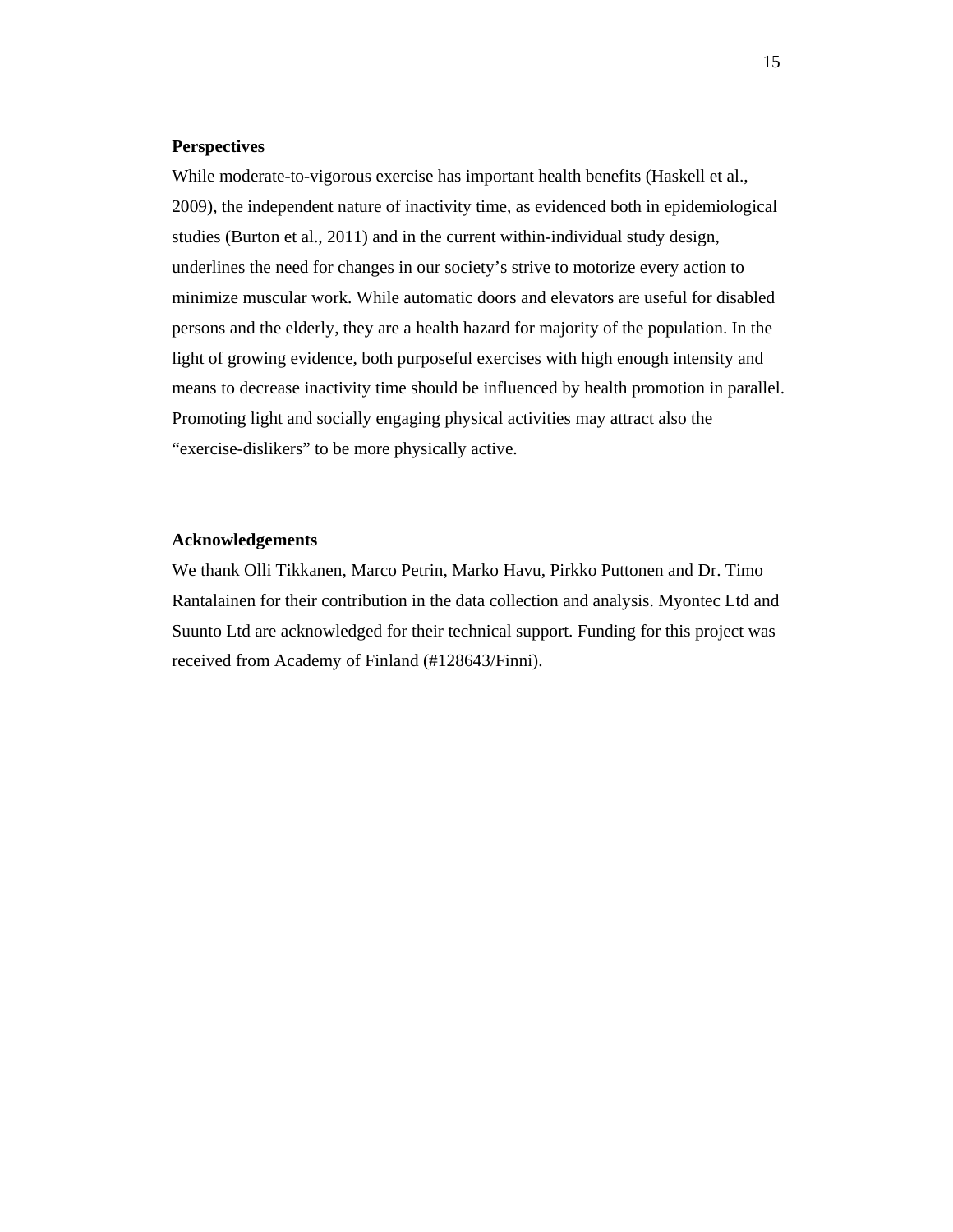## **References**

Bergouignan A., Rudwill F., Simon C., Blanc S. Physical inactivity as the culprit of metabolic inflexibility: Evidence from bed-rest studies. J Appl Physiol 2011. doi:10.1152/japplphysiol.00698.2011

Burton NW., Khan A., Brown WJ., Turrell G. The association between sedentary leisure and physical activity in middle-aged adults. Br J Sports Med 2011. doi:10.1136/bjsm.2010.081430

Clark BK., Sugiyama T., Healy GN., Salmon J., Dunstan DW., Shaw JE., Zimmet PZ., Owen N. Socio-demographic correlates of prolonged television viewing time in Australian men and women: The AusDiab Study. J Phys Act Health 2010: 7: 595-601.

Dunstan DW., Barr EL., Healy GN., Salmon J., Shaw JE., Balkau B., Magliano DJ., Cameron AJ., Zimmet PZ., Owen N. Television viewing time and mortality: The Australian diabetes, obesity and lifestyle study (AusDiab). Circulation 2010: 121: 384-391.

Edgerton VR., McCall GE., Hodgson JA., Gotto J., Goulet C., Fleischmann K., Roy RR. Sensorimotor adaptations to microgravity in humans. J Exp Biol 2001: 204: 3217-3224.

Finni T., Hu M., Kettunen P., Vilavuo T., Cheng S. Measurement of EMG activity with textile electrodes embedded into clothing. Physiol Meas 2007: 28: 1405-1419.

Finni T., Kovanen V., Ronkainen PH., Pollänen E., Bashford GR., Kaprio J., Alén M., Kujala UM., Sipilä S. Combination of hormone replacement therapy and high physical activity is associated with differences in Achilles tendon size in monozygotic female twin pairs. J Appl Physiol 2009: 106: 1332-1337.

Hamilton MT., Hamilton DG., Zderic TW. Exercise physiology versus inactivity physiology: an essential concept for understanding lipoprotein lipase regulation. Exerc Sport Sci Rev 2004: 32: 161-166.

Hamilton MT., Hamilton DG., Zderic TW. Role of low energy expenditure and sitting in obesity, metabolic syndrome, type 2 diabetes, and cardiovascular disease. Diabetes 2007: 56: 2655-2667.

Haskell WL., Blair SN., Hill JO. Physical activity: health outcomes and importance for public health policy. Prev Med 2009: 49: 280-282.

Haskell WL., Lee IM., Pate RR., Powell KE., Blair SN., Franklin BA., Macera CA., Heath GW., Thompson PD., Bauman A. Physical activity and public health: updated recommendation for adults from the American College of Sports Medicine and the American Heart Association. Med Sci Sports Exerc 2007: 39: 1423-1434.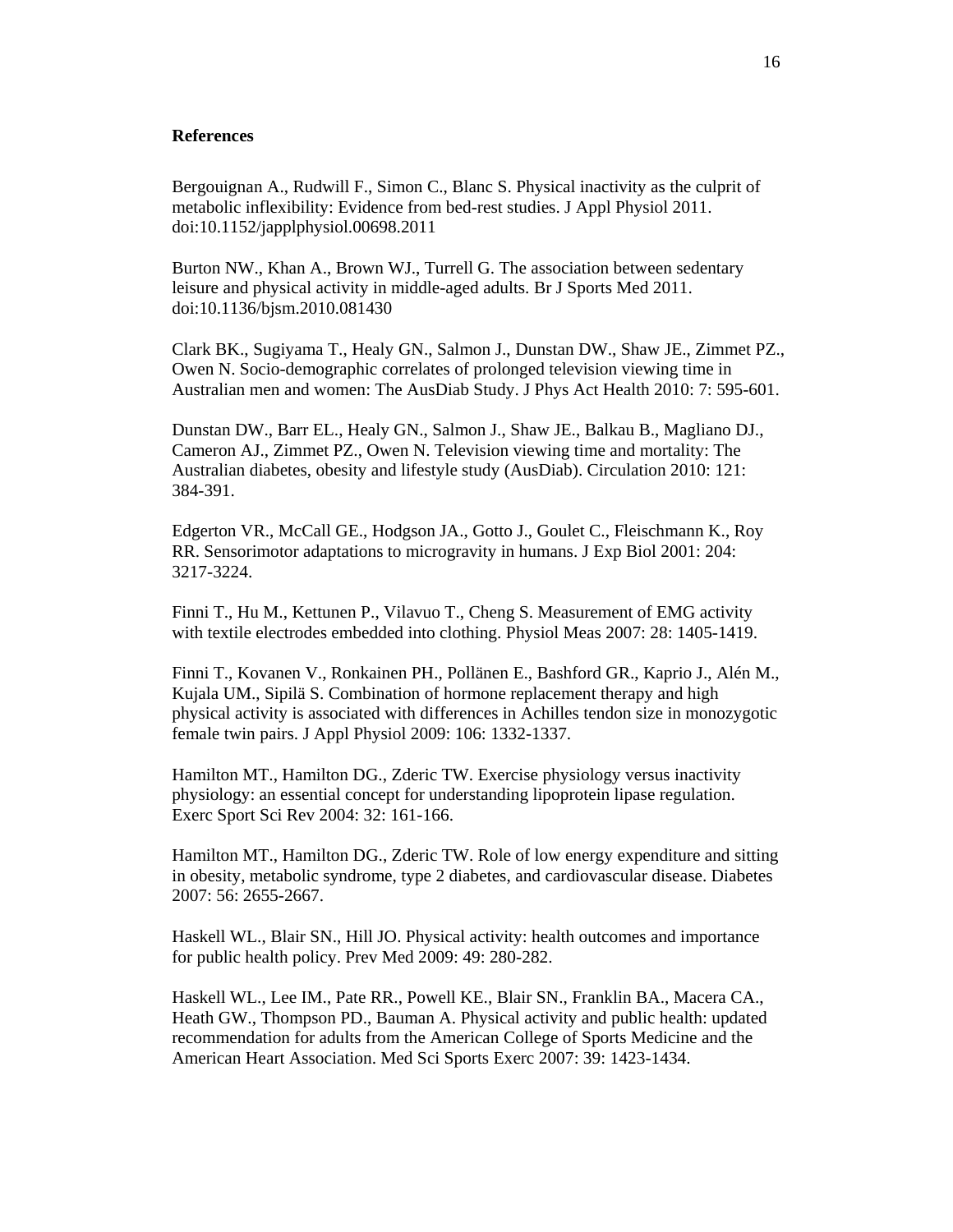Healy GN., Wijndaele K., Dunstan DW., Shaw JE., Salmon J., Zimmet PZ., Owen N. Objectively measured sedentary time, physical activity, and metabolic risk: The Australian Diabetes, Obesity and Lifestyle Study (AusDiab). Diabetes Care 2008: 31: 369-371.

Hirvensalo M., Telama R., Tammelin T., Yang X., Viikari J., Raitakari O. Finnish women take more daily steps than men. [Suomalaisten naisten arjessa enemmän askeleita kuin miehillä.] Liikunta ja Tiede 2010: 4: 18-21.

Hortobagyi T., Mizelle C., Beam S., DeVita P. Old adults perform activities of daily living near their maximal capabilities. J Gerontol A Biol Sci Med Sci 2003: 58: M453-60.

Hu FB., Li TY., Colditz GA., Willett WC., Manson JE. Television watching and other sedentary behaviors in relation to risk of obesity and type 2 diabetes mellitus in women. JAMA 2003: 289: 1785-1791.

Katzmarzyk PT. Physical activity, sedentary behavior, and health: paradigm paralysis or paradigm shift? Diabetes 2010: 59: 2717-2725.

Kern DS., Semmler JG., Enoka RM. Long-term activity in upper- and lower-limb muscles of humans. J Appl Physiol 2001: 91: 2224-2232.

Klein CS., Peterson LB., Ferrell S., Thomas CK. Sensitivity of 24-h EMG duration and intensity in the human vastus lateralis muscle to threshold changes. J Appl Physiol 2010: 108: 655-661.

Krogh-Madsen R., Thyfault JP., Broholm C., Mortensen OH., Olsen RH., Mounier R., Plomgaard P., van Hall G., Booth FW., Pedersen BK. A 2-wk reduction of ambulatory activity attenuates peripheral insulin sensitivity. J Appl Physiol 2010: 108: 1034-1040.

Lakka TA., Salonen JT. The physical activity questionnaires of the Kuopio Ischemic Heart Disease Study (KIDH). [A collection of physical activity questionnaires for health-related research]. Med Sci Sports Exerc 1997: 29: S46-S58.

Matthews CE., Chen KY., Freedson PS., Buchowski MS., Beech BM., Pate RR., Troiano RP. Amount of time spent in sedentary behaviors in the United States, 2003- 2004. Am J Epidemiol 2008: 167: 875-881.

McCormack G., Giles-Corti B., Milligan R. Demographic and individual correlates of achieving 10,000 steps/day: use of pedometers in a population-based study. Health Promot J Austr 2006: 17: 43-47.

Ochia RS., Cavanagh PR. Reliability of surface EMG Measurements over 12 hours. J Electromyogr Kinesiol 2007: 17: 365-371.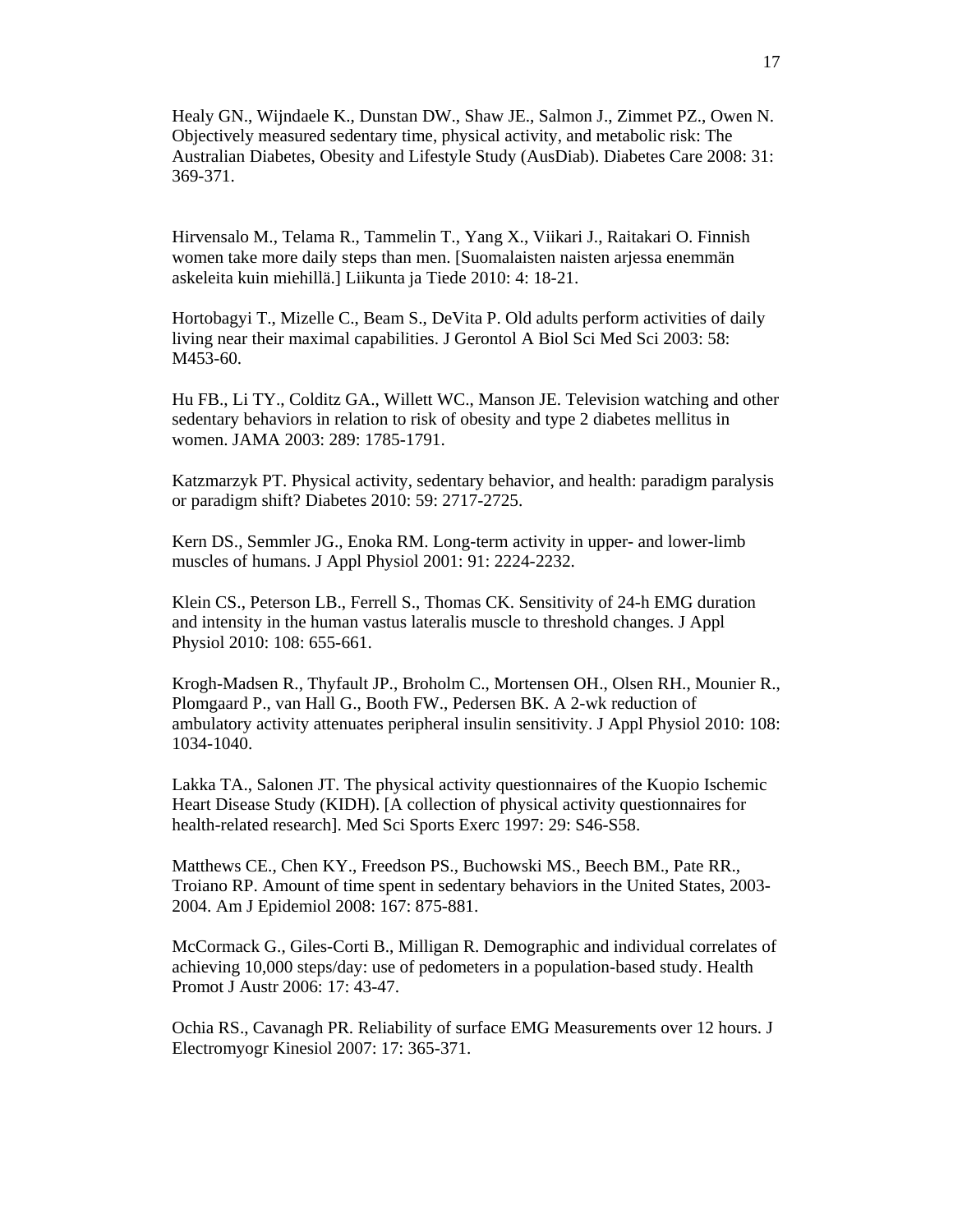Olsen RH., Krogh-Madsen R., Thomsen C., Booth FW., Pedersen BK. Metabolic responses to reduced daily steps in healthy nonexercising men. JAMA 2008: 299: 1261-1263.

Powell KE., Paluch AE., Blair SN. Physical activity for health: What kind? How much? How intense? On top of what? Annu Rev Public Health 2011: 32: 349-365.

Project web-site: https://staff.jyu.fi/Members/finni/EMG24

Salmon J., Bauman A., Crawford D., Timperio A., Owen N. The association between television viewing and overweight among Australian adults participating in varying levels of leisure-time physical activity. Int J Obes Relat Metab Disord 2000: 24: 600- 606.

Stephens BR., Granados K, Zderic TW., Hamilton MT., Braun B. Effects of 1 day of inactivity on insulin action in healthy men and women: interaction with energy intake. Metabolism 2011: 60: 941-949.

Sugiyama T., Healy GN., Dunstan DW., Salmon J., Owen N. Joint associations of multiple leisure-time sedentary behaviours and physical activity with obesity in Australian adults. Int J Behav Nutr Phys Act 2008: 5: 35.

Thyfault JP., Krogh-Madsen R. Metabolic disruptions induced by reduced ambulatory activity in free living humans. J Appl Physiol 2011. doi:10.1152/japplphysiol.00478.2011.

Tikkanen O., Haakana P., Perez G., Pullinen T., Finni T. Estimation of energy consumption: Comparison between heart rate, accelerometer and thigh muscle electromyography during walking and running. [Energiankulutuksen arviointimenetelmien vertailu: Reisilihasten EMG aktiivisuus, syke ja kiihtyvyys kävelyssä ja juoksussa]. Abstract presented at biannual national meeting of exercise medicine 2010. http://www.lts.fi/?sid=448.

Van Etten L.M., Westerterp K.R., Verstappen F.T., Boon B.J., Saris WH. Effect of an 18-wk weight-training program on energy expenditure and physical activity. J Appl Physiol 1997: 82: 298-304.

Westerterp K.R. Alterations in energy balance with exercise. Am J Clin Nutr 1998: 68: 970S-974S.

Westerterp K.R. Pattern and intensity of physical activity. Nature 2001: 410: 539.

White paper by Firstbeat Technologies Ltd, accessed on May 26, 2011. http://www.firstbeat.net/files/white\_paper\_vo2\_estimation.pdf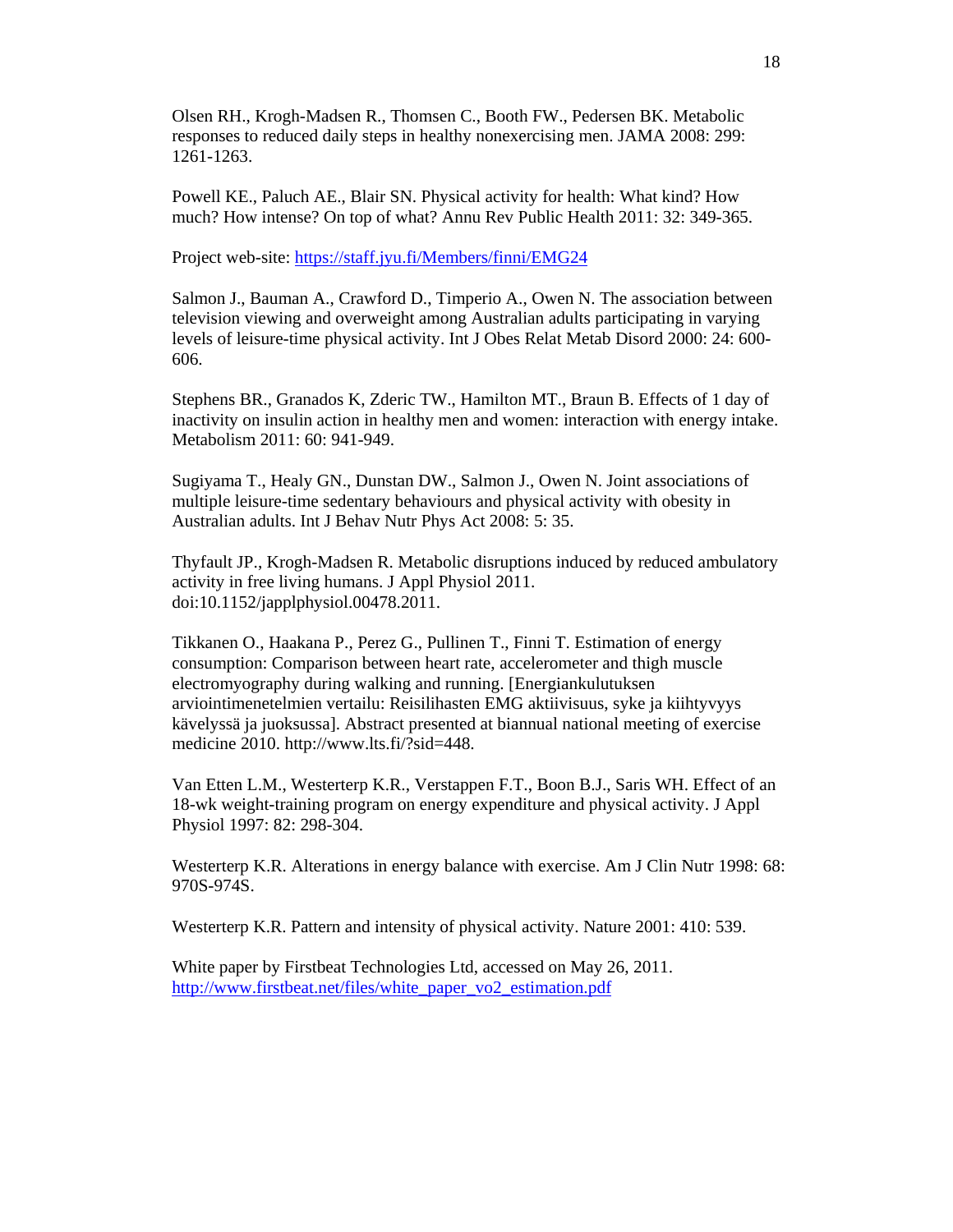## TABLES

Table 1. Subject characteristics and number of days with and without exercise that were used in the analysis. Young and older groups contain two lower and the upper age tertile, respectively. Physical activity (PA) level as MET-h/wk was calculated from a 12 month leisure time physical activity questionnaire. Number of days refers to the mean number of days measured from each individual.

| $Mean \pm SD$  | ALL             | <b>MEN</b>      | <b>WOMEN</b>     | YOUNG           | <b>OLDER</b>     |
|----------------|-----------------|-----------------|------------------|-----------------|------------------|
|                | $(N=27)$        | $(N=15)$        | $(N=12)$         | $(<52$ yrs.     | $($ >52 yrs.     |
|                |                 |                 |                  | $N=18$          | $N=9$            |
| Age $(yrs.)$   | $40.7 \pm 16.5$ | $42.3 \pm 16.9$ | $38.8 \pm 16.8$  | $30.8 \pm 8.3$  | $60.7 + 8.8$     |
| Height (cm)    | $174.0 \pm 7.8$ | $179.1 \pm 5.8$ | $167.4 + 4.3#$   | $173.2 \pm 8.2$ | $175.4 \pm 7.1$  |
| Weight (kg)    | $71.4 \pm 13.7$ | $80.6 \pm 11.1$ | $60.0 \pm 5.0$ # | $67.2 \pm 10.9$ | $79.8 \pm 15.4*$ |
| PA level (MET- | $6.8{\pm}5.0$   | $6.4{\pm}5.5$   | $7.3 + 4.6$      | $6.6{\pm}3.8$   | $7.0 \pm 7.1$    |
| h/wk           |                 |                 |                  |                 |                  |
| $VO2$ max      | $45.4 \pm 11.1$ | $44.5 \pm 13.1$ | $46.2+9.5$       | $51.8 \pm 6.6$  | $33.4 \pm 6.9*$  |
| (ml/min/kg)    |                 |                 |                  |                 |                  |
| Number of      | $1.4 \pm 0.8$   | $1.7 + 0.7$     | $1.2 \pm 0.8$    | $1.5 \pm 0.8$   | $1.2 \pm 0.6$    |
| sedentary days |                 |                 |                  |                 |                  |
| Number of days | $1.5 \pm 0.8$   | $1.4 \pm 0.6$   | $1.6 + 0.9$      | $1.5 \pm 0.7$   | $1.6 \pm 1.0$    |
| with exercise  |                 |                 |                  |                 |                  |

 $\#$  significantly different between genders (p<0.001)

\* significantly different between young and older (p<0.001)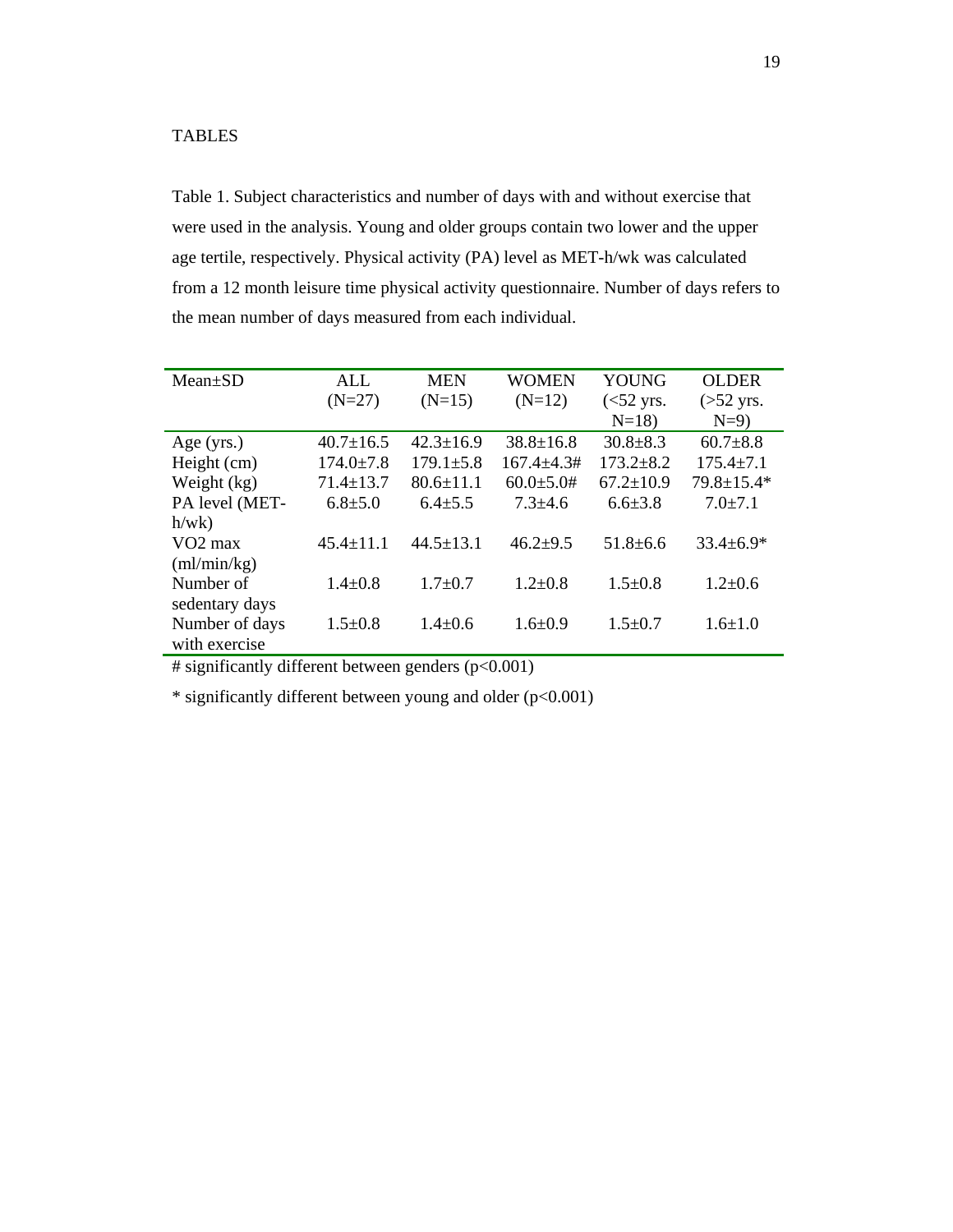Table 2. The amount of time spent at different EMG levels during a day without (Sedentary) and with exercise for fitness (Exercise). The EMG represents mean values measured from right and left quadriceps and hamstring muscles. 100% of the day corresponds to  $13.4 \pm 2.8$  hours for day with exercise and  $12.5 \pm 2.0$  without exercise.

| TIME (% of day)                               | ALL<br>$(N=27)$  | <b>MEN</b><br>$(N=15)$ | WOMEN<br>$(N=12)$ | YOUNG<br>$(<52$ yrs.<br>$N=18$ ) | <b>OLDER</b><br>$($ >52 yrs.<br>$N=9$ ) |
|-----------------------------------------------|------------------|------------------------|-------------------|----------------------------------|-----------------------------------------|
| <b>Inactivity</b> (standing<br>$activity*0.9$ |                  |                        |                   |                                  |                                         |
| Sedentary                                     | $72+12$          | $74 \pm 10$            | $70+14$           | $70+12$                          | $77 + 9$                                |
| Exercise                                      | $68 + 13$        | $68 \pm 12$            | $68 \pm 14$       | $68 \pm 13$                      | $68 + 14$                               |
| <b>Non-exercise activity</b>                  |                  |                        |                   |                                  |                                         |
| $(<10\%$ MVC)                                 |                  |                        |                   |                                  |                                         |
| Sedentary                                     | $21 \pm 11$      | $20 \pm 10$            | $23+13$           | $24+11$                          | $15+9$ #                                |
| Exercise                                      | $23+11$          | $23+11$                | $22 \pm 10$       | $23+11$                          | $22+11$                                 |
| >Moderate activity                            |                  |                        |                   |                                  |                                         |
| $(>10\%$ MVC)                                 |                  |                        |                   |                                  |                                         |
| Sedentary                                     | $6+4$            | $6\pm 5$               | $7 + 4$           | $6 + 3$                          | $8 + 6$                                 |
| Exercise                                      | $**$<br>$9\pm 6$ | $9\pm 6$               | ∗<br>$9 + 5$      | *<br>$8\pm5$                     | ∗<br>$11\pm7$                           |
|                                               |                  |                        |                   |                                  |                                         |

 $*$  significantly different between days with and without exercise for fitness ( $p<0.05$ )

\*\* significantly different between days with and without exercise for fitness  $(p<0.01)$ 

# significantly different between young and older  $(p<0.05)$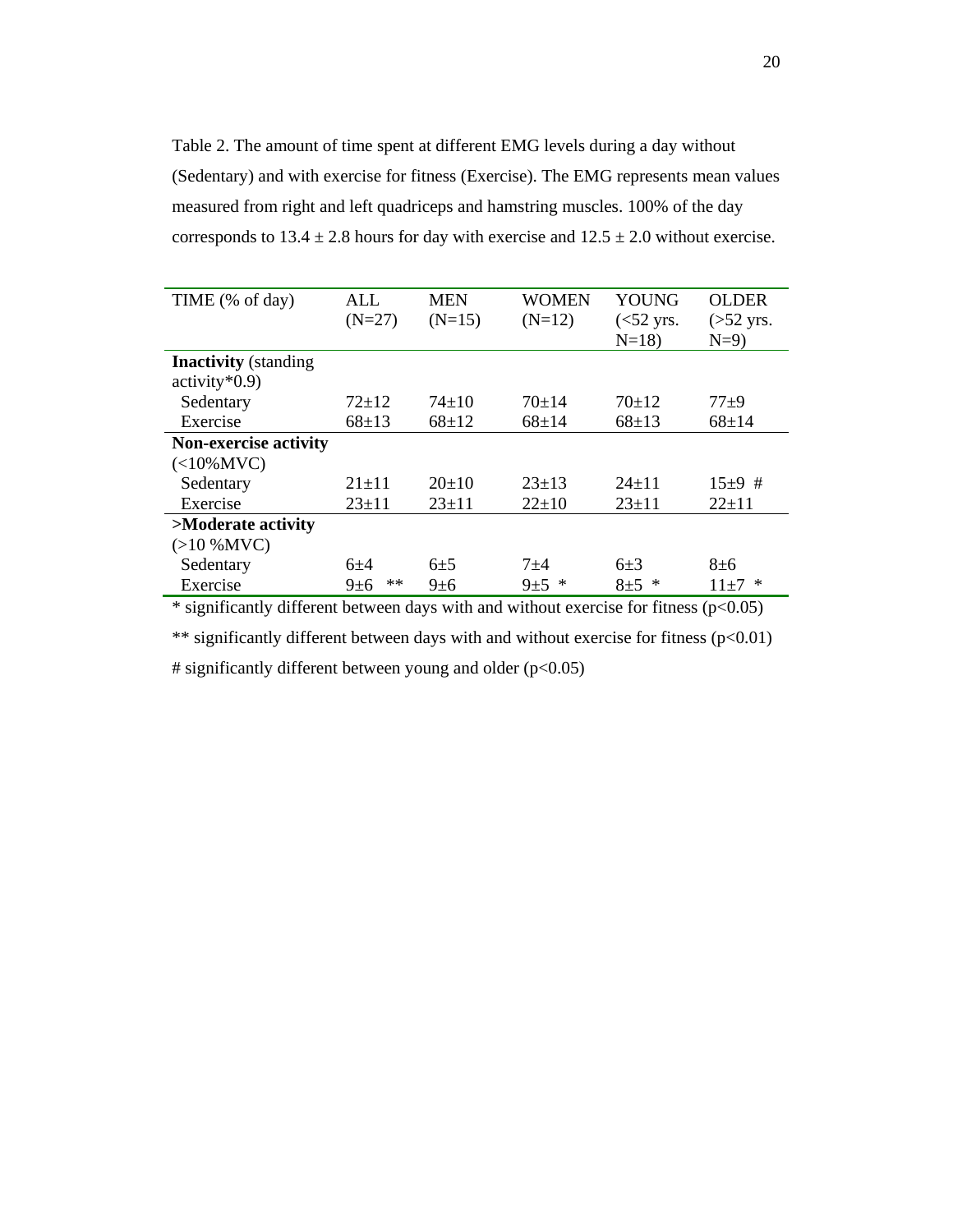Table 3. The amount of time spent at different  $VO<sub>2</sub>$  levels during a day without (Sedentary) and with exercise for fitness (Exercise).  $VO<sub>2</sub>$  was estimated based on measured heart rate. 100% of the day corresponds to  $11.5 \pm 1.8$  hours for day with exercise and  $11.0 \pm 2.0$  h without exercise.

| TIME (% of day)                                | AI.        | <b>MEN</b> | WOMEN     | YOUNG       | <b>OLDER</b>  |
|------------------------------------------------|------------|------------|-----------|-------------|---------------|
|                                                | $(N=27)$   | $(N=15)$   | $(N=12)$  | $(<52$ yrs. | $($ >52 yrs.  |
|                                                |            |            |           | $N=18$      | $N=9$         |
| <b>Inactivity</b>                              |            |            |           |             |               |
| (4ml/kg/min)                                   |            |            |           |             |               |
| Sedentary                                      | $61 + 24$  | $60+28$    | $61 + 20$ | $73+13$     | $35\pm22$ #   |
| Exercise                                       | $58 + 28$  | $59 + 31$  | $57 + 26$ | $73 \pm 16$ | $28 \pm 23$ # |
| Non-exercise activity                          |            |            |           |             |               |
| $(<\!\!40\!\% \,\mathrm{VO}_2\,\mathrm{peak})$ |            |            |           |             |               |
| Sedentary                                      | $67+24$    | $38+27$    | $35+21$   | $24\pm13$   | $63\pm22$ #   |
| Exercise                                       | $38 + 28$  | $38 + 31$  | $37 + 24$ | $23 \pm 14$ | $68 \pm 22$ # |
| >Moderate activity                             |            |            |           |             |               |
| $(>40\%$ VO <sub>2 peak</sub> )                |            |            |           |             |               |
| Sedentary                                      | $3+2$      | $2+1$      | $4 + 2$   | $3+2$       | $2+2$         |
| Exercise                                       | ∗<br>$4+4$ | $3+2$<br>∗ | $6+4$     | $4 + 5$     | $5 + 4$       |

 $*$  significantly different between days with and without exercise for fitness ( $p<0.05$ )

# significantly different between young and older (p<0.001)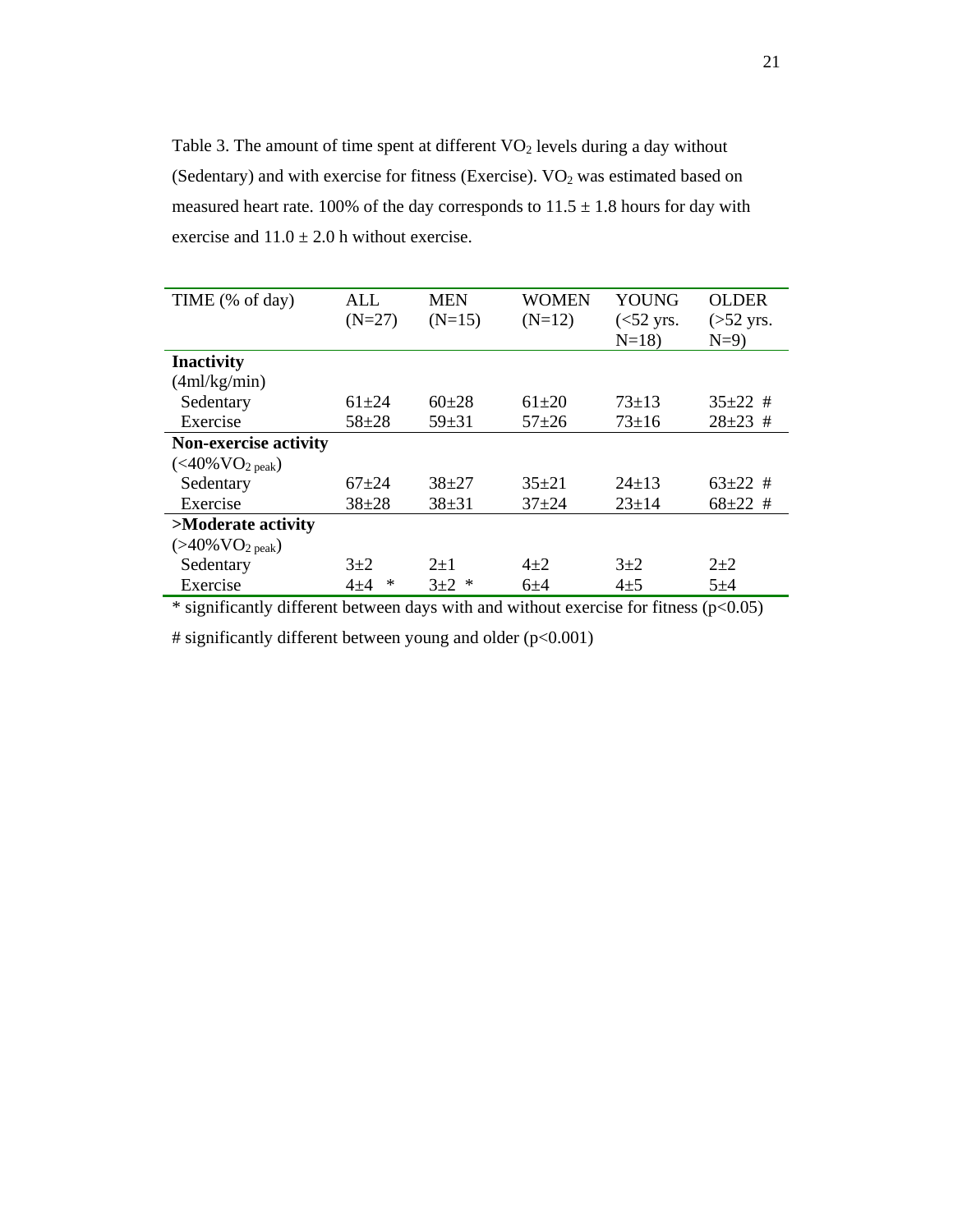## Figure legends

Figure 1. Classification of different activity levels based on EMG (A). The tests were performed in the laboratory and inactivity level was set as 90% of standing value of each individual. The level of moderate-to-vigorous activity was set to  $10\%$  EMG<sub>MVC</sub>. Mean heart rate (HR) and  $VO<sub>2</sub>$  values of selected tasks are shown in B and C, respectively.

Figure 2. Distribution of day into different activity levels according to quadriceps and hamstring muscle EMG activity (A) and energy consumption (B). A) The time spent at intensity over 10% of maximal EMG (intense) was significantly greater during the day with exercise for fitness  $(P<0.01)$  but the inactivity time or time of non-exercise activity did not differ between the days. B) The heart rate-based energy consumption analysis showed that the time spent at intensities of  $40-50\%$  VO<sub>2peak</sub> and over 50%VO2peak were greater during a day with exercise for fitness (P<0.05) but the lower intensity categories were not affected.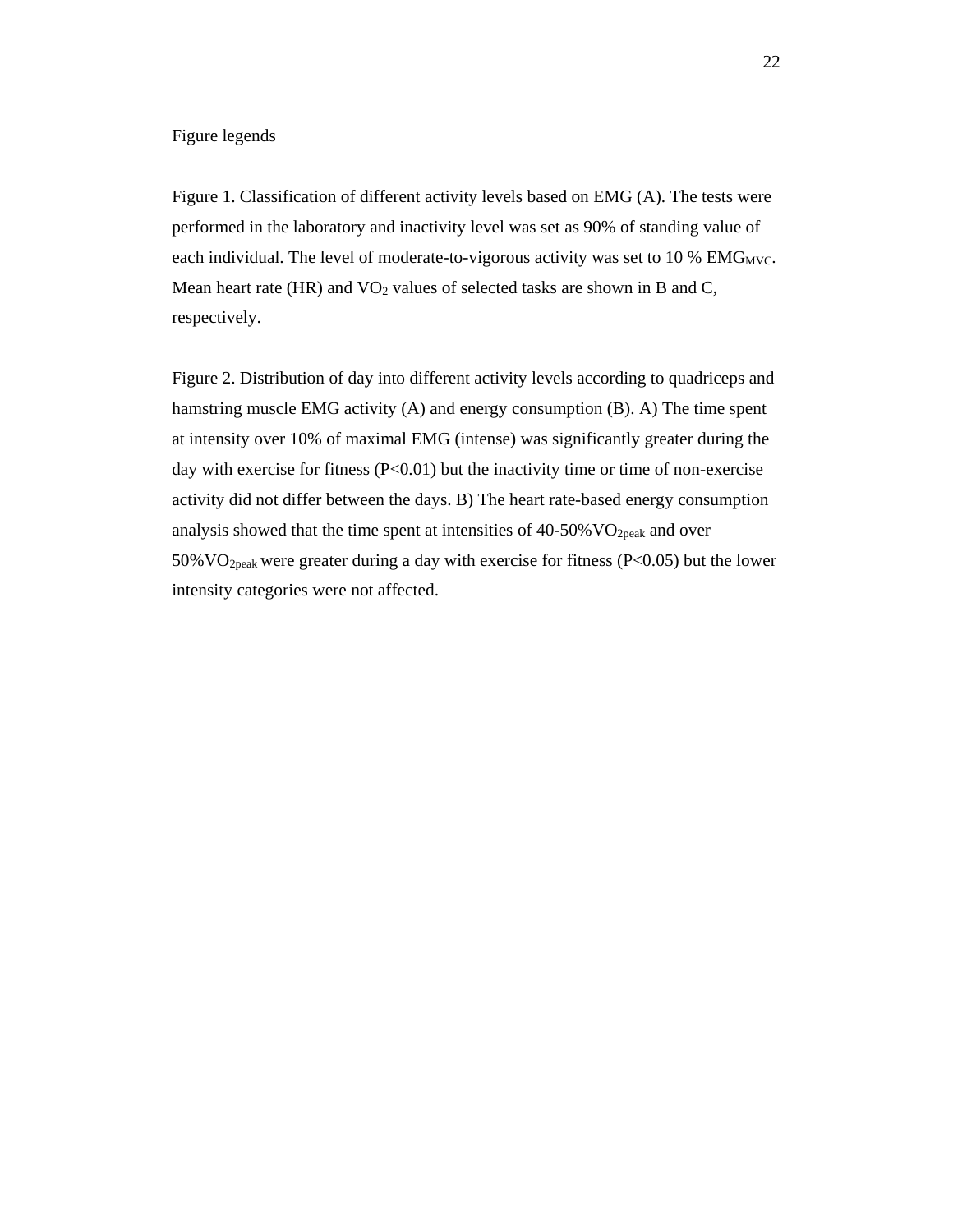

Figure 1. Classification of different activity levels based on EMG (A). The tests were performed in the laboratory and inactivity level was set as 90% of standing value of each individual. The level of moderate-to-vigorous activity was set to 10 %  $EMG_{MVC}$ .